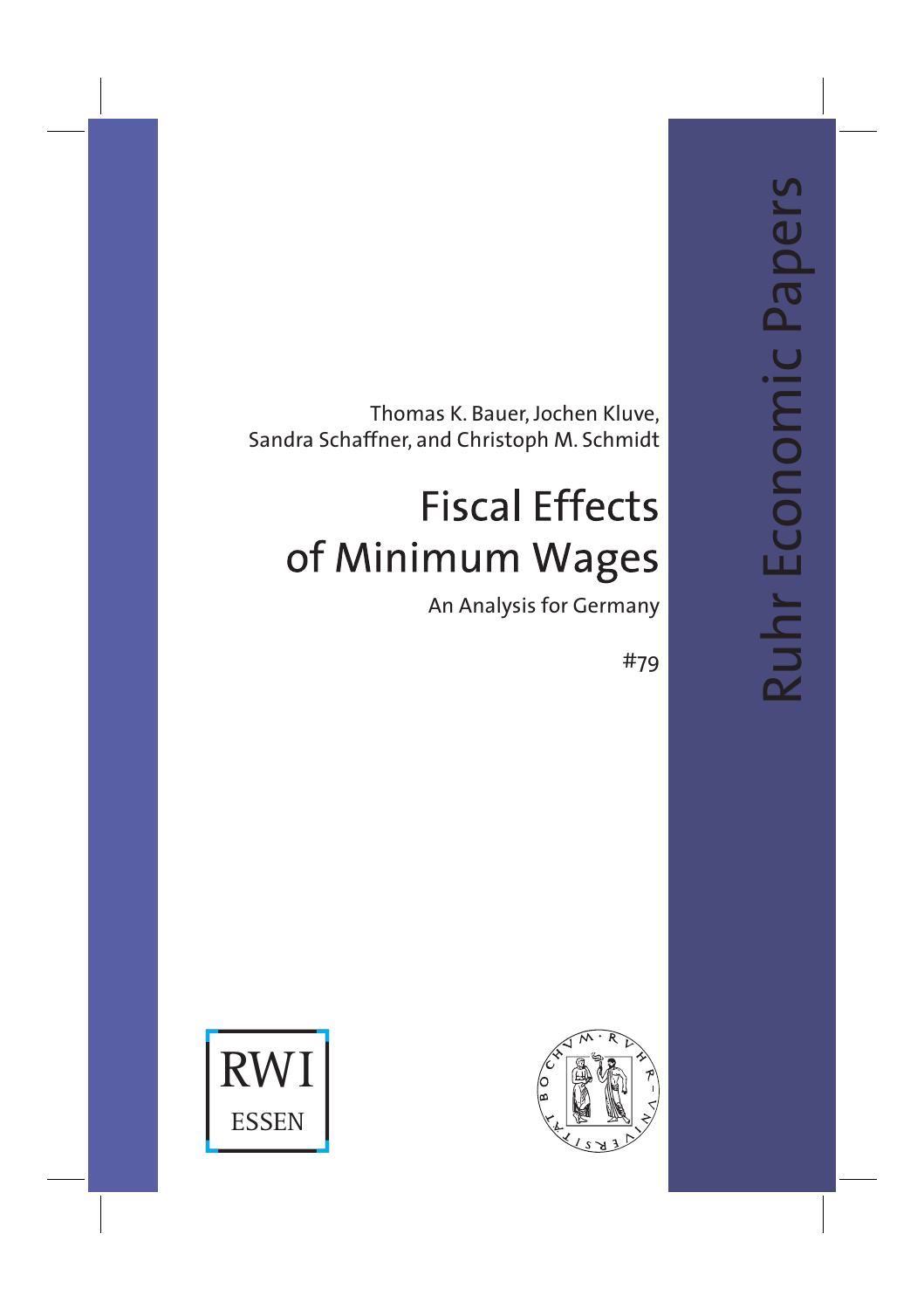## Ruhr Economic Papers

## Published by

Ruhr-Universität Bochum (RUB), Department of Economics Universitätsstraße 150, 44801 Bochum, Germany Technische Universität Dortmund, Department of Economic and Social Sciences Vogelpothsweg 87, 44227 Dortmund, Germany Universität Duisburg-Essen, Department of Economics Universitätsstraße 12, 45117 Essen, Germany Rheinisch-Westfälisches Institut für Wirtschaftsforschung (RWI Essen) Hohenzollernstrasse 1/3, 45128 Essen, Germany

### **Editors**:

Prof. Dr. Thomas K. Bauer RUB, Department of Economics Empirical Economics Phone: +49 (0) 234/3 22 83 41, e-mail: thomas.bauer@rub.de

Prof. Dr. Wolfgang Leininger Technische Universität Dortmund, Department of Economic and Social Sciences Economics – Microeconomics Phone: +49 (0) 231 /7 55-32 97, email: W.Leininger@wiso.uni-dortmund.de

Prof. Dr. Volker Clausen University of Duisburg-Essen, Department of Economics International Economics Phone: +49 (0) 201/1 83-36 55, e-mail: vclausen@vwl.uni-due.de

Prof. Dr. Christoph M. Schmidt RWI Essen Phone: +49 (0) 201/81 49-227, e-mail: schmidt@rwi-essen.de

### **Editorial Office**:

Joachim Schmidt RWI Essen, Phone: +49 (0) 201/81 49-292, e-mail: schmidtj@rwi-essen.de

## Ruhr Economic Papers #79

Responsible Editor: Christoph M. Schmidt All rights reserved. Bochum, Dortmund, Duisburg, Essen, Germany, 2008 ISSN 1864-4872 (online) – ISBN 978-3-86788-086-2

The working papers published in the Series constitute work in progress circulated to stimulate discussion and critical comments. Views expressed represent exclusively the authors' own opinions and do not necessarily reflect those of the editors.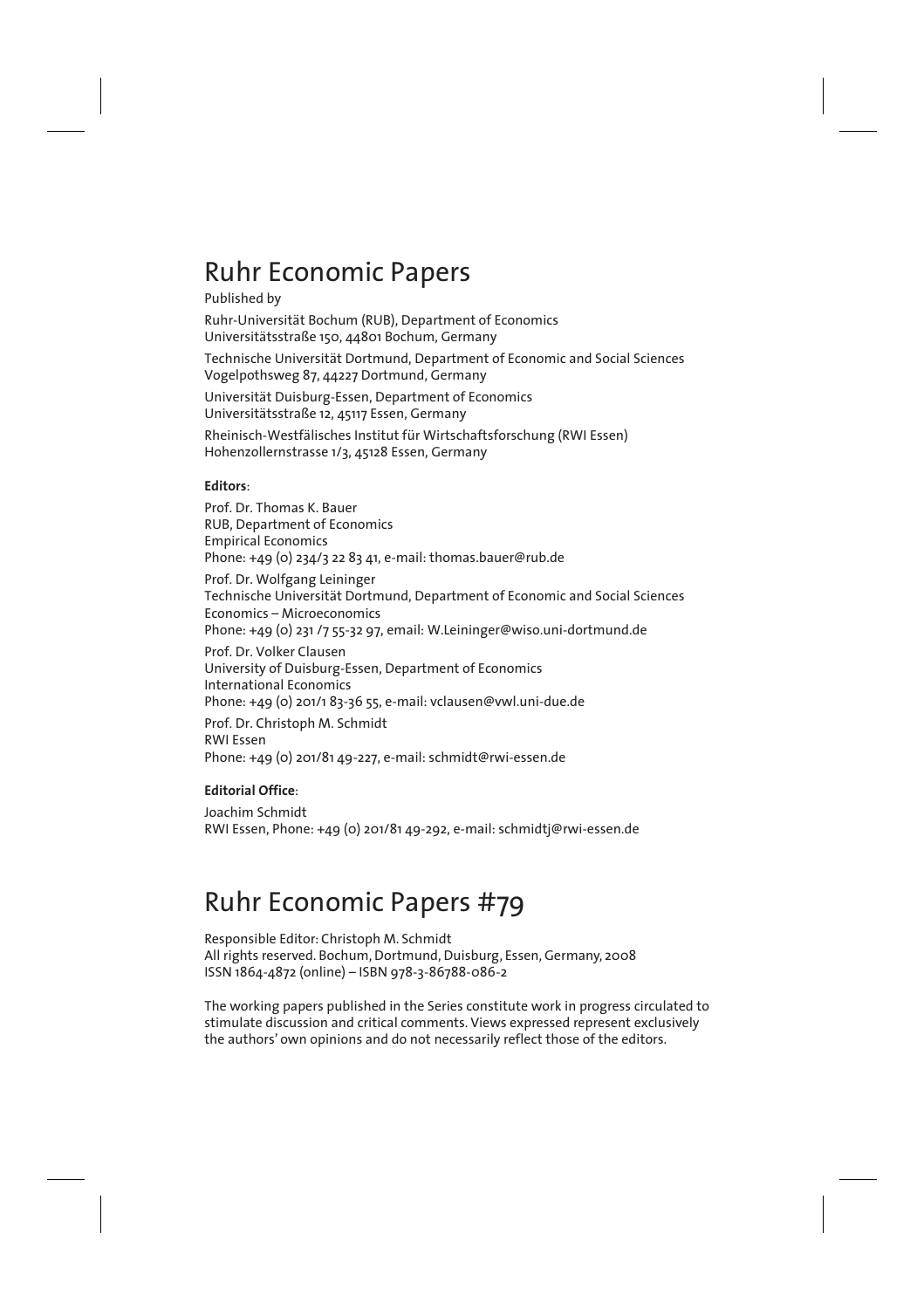## Ruhr Economic Papers

#79

Thomas K. Bauer, Jochen Kluve, Sandra Schaffner, and Christoph M. Schmidt

# **Fiscal Effects of Minimum Wages**

An Analysis for Germany



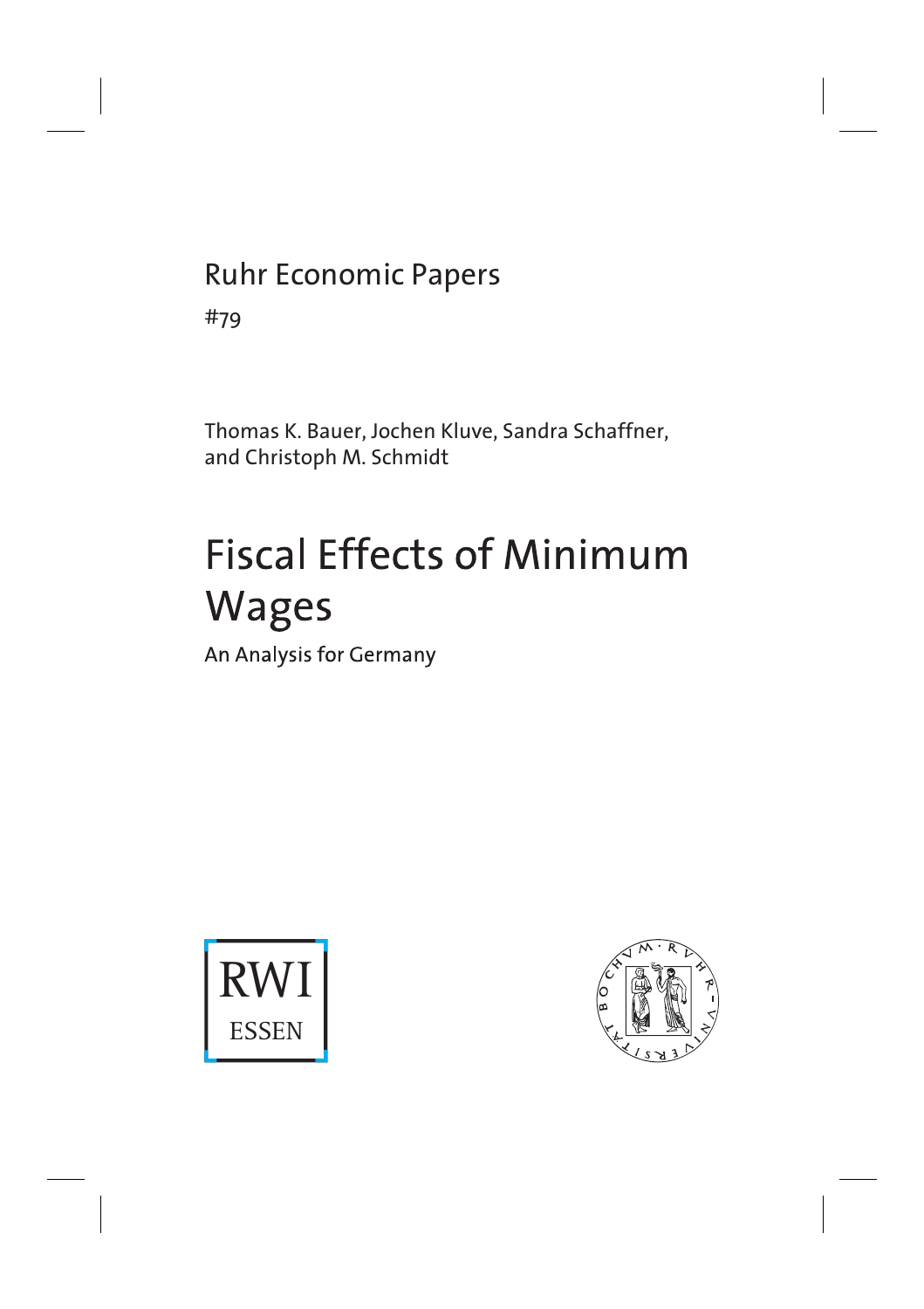## **Bibliografische Information der Deutschen Nationalbibliothek**

Die Deutsche Nationalbibliothek verzeichnet diese Publikation in der Deutschen Nationalbibliografie; detaillierte bibliografische Daten sind im Internet über http://dnb.d-nb.de abrufbar.

ISSN 1864-4872 (online) ISBN 978-3-86788-086-2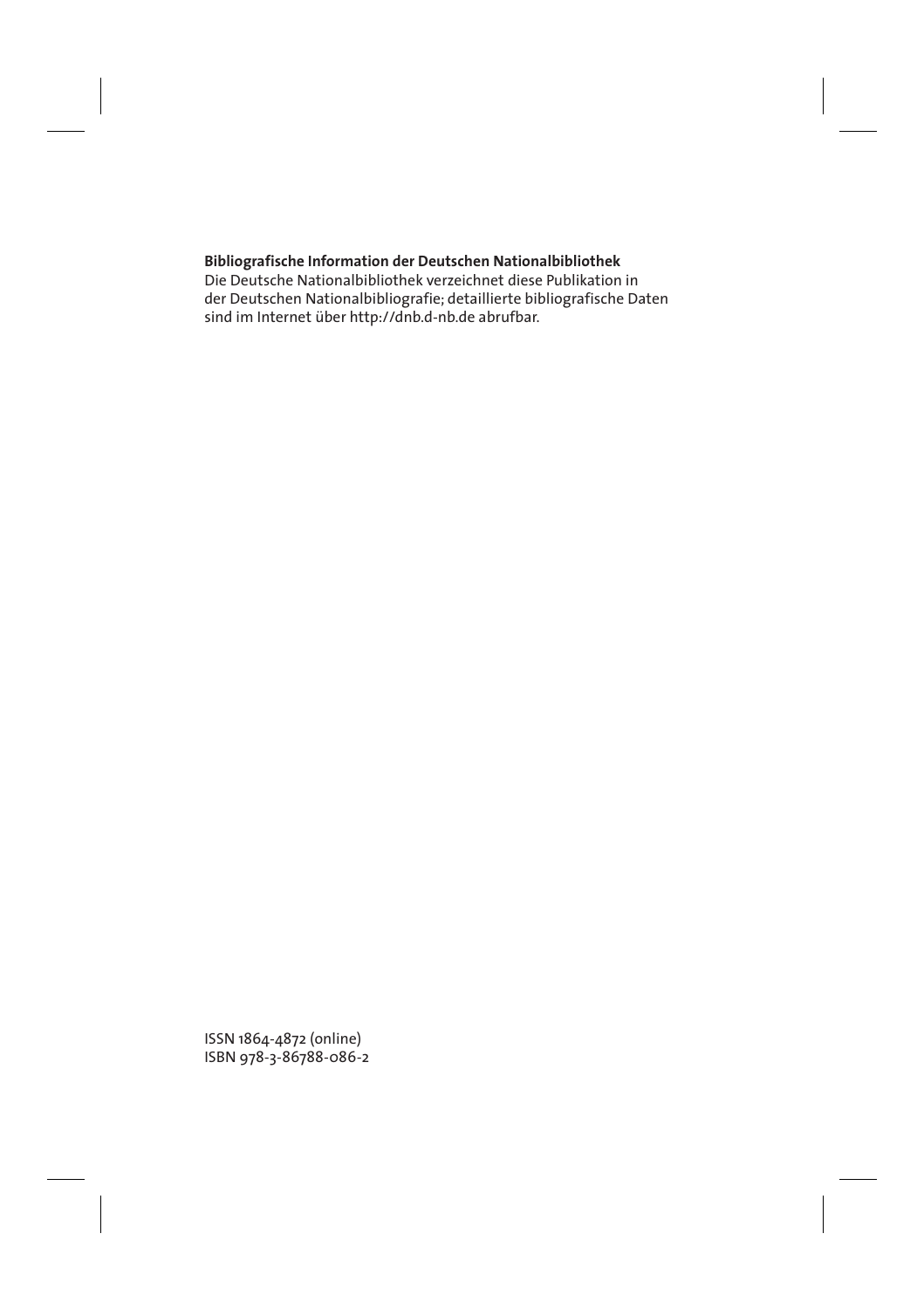**Thomas K. Bauer, Jochen Kluve, Sandra Schaffner, and Christoph M. Schmidt\***

## **Fiscal Effects of Minimum Wages – An Analysis for Germany**

### Abstract

Against the background of the current discussion on the introduction of statutory minimum wages in Germany, this paper analyzes the potential employment and fiscal effects of such a policy. Based on estimated labor demand elasticities obtained from a structural labor demand model, the empirical results imply that the introduction of minimum wages in Germany will be associated with significant employment losses that are concentrated among marginal and low- and semi-skilled full-time workers. Even though minimum wages will lead to increased public revenues from income taxes and social security benefits, they will result in a significant fiscal burden, due to increased expenditures for unemployment benefits and decreased revenues from corporate taxes.

JEL Classification: H60, J31, J88

Keywords: Minimum wages, employment, public budget, fiscal effects

November 2008

<sup>\*</sup> Thomas K. Bauer, RWI Essen, Ruhr-Universität Bochum, and IZA, Bonn; Jochen Kluve, RWI Essen and IZA Bonn; Sandra Schaffner, RWI Essen; Christoph M. Schmidt, RWI Essen, Ruhr-Universität Bochum, IZA, Bonn and CEPR, London. – The authors are grateful to Ronald Bachmann and Rainer Kambeck for their helpful comments on earlier drafts of this paper. Earlier versions of the paper have been presented at the Symposium of the Giersch-Stiftung, July 2008, at the ZDM-Mittelstandsforum, September 2008, and the Economics Faculties of the University Duisburg-Essen, Campus Essen, and of Wuppertal University, November 2008.– All correspondence to Thomas K. Bauer, RWI Essen, Hohenzollernstr. 1-3, 45128 Essen, Germany, e-mail: bauer@ rwi-essen.de.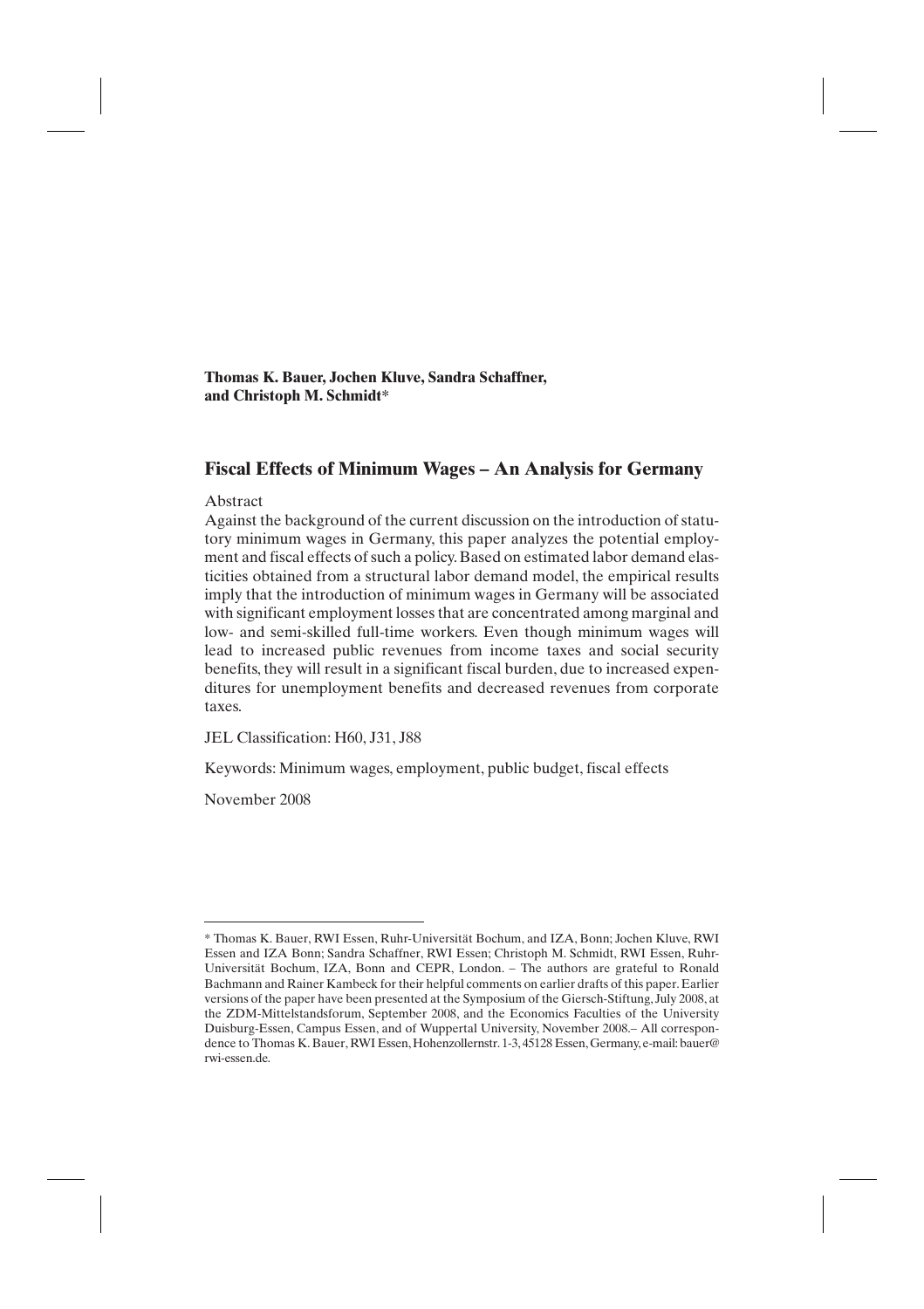#### $\mathbf{1}$ Introduction

Hardly any other aspect of German labor market policy is currently debated more intensely than the introduction of statutory minimum wages. Its opponents argue that the installation of such a lower bound for wages into an already heavily regulated labor market threatens to lead to a substantial increase of unemployment. Undoubtedly, most German workers are covered in one way or another by collective bargaining and the German labor market has been plagued by high and persistent unemployment for a long time (see e.g. Haucap et al. 2007). Its proponents rather point at the large market power that employers wield on the labor market for unskilled workers, arguing that a *moderate* minimum wage might, at least in principle, create and not destroy jobs.<sup>1</sup>

Advocates of the introduction of a statutory minimum wage feel vindicated by the experience of other countries, because the evidence is not overwhelming that the introduction or rearrangement of minimum wages in the UK or the US. respectively, led to sizeable losses of employment. Yet, its sceptics warn that any innocuous results derived in a comparatively low-regulated labor market, such as that of the UK, can hardly be a sensible guide for what to expect in the German labor market. After all, the German labor market is dominated by corporatist institutions, unions and employer associations alike, and is beset by a plethora of regulations. Thus, yet another piece of regulation seems hardly desirable. What is more, some observers have commented critically on the way that, with the support of strong unions. German labor market incumbents in many sectors have utilized minimum wages to protect themselves against national and international competition. According to this view, the political support for the introduction of a statutory minimum wage from unions and from part of the employers is thus to be viewed as an attempt to extend this protection further, and will have additional negative long-run effects for the German economy (Haucap and Wey, 2008).

Unfortunately, existing empirical studies on the employment effects of minimum wages do not provide a clear guide to a more serious assessment of these contradictory arguments.<sup>2</sup> These studies typically follow one of two principal identification strategies. Most studies estimate structural labor demand models and use the estimated substitution elasticities to gauge the employment effects of an introduction or increase of minimum wage rates.<sup>3</sup> These studies have been criticized because of their strong identification assumptions. In particular, they usually assume a competitive labor market, which appears somewhat unrealistic, at least

<sup>&</sup>lt;sup>1</sup>See Cahuc and Zylberberg (2004) for a discussion of different theoretical models on the employment effects of minimum wages.

 ${}^{2}$ Brown (1999) and Neumark and Wascher (2007) provide surveys of the relevant empirical literature.

<sup>&</sup>lt;sup>3</sup>That labor costs might be important for firms' competitiveness and profits has been acknowledged in many contexts, for instance in economic history (Labuske and Streb, 2008).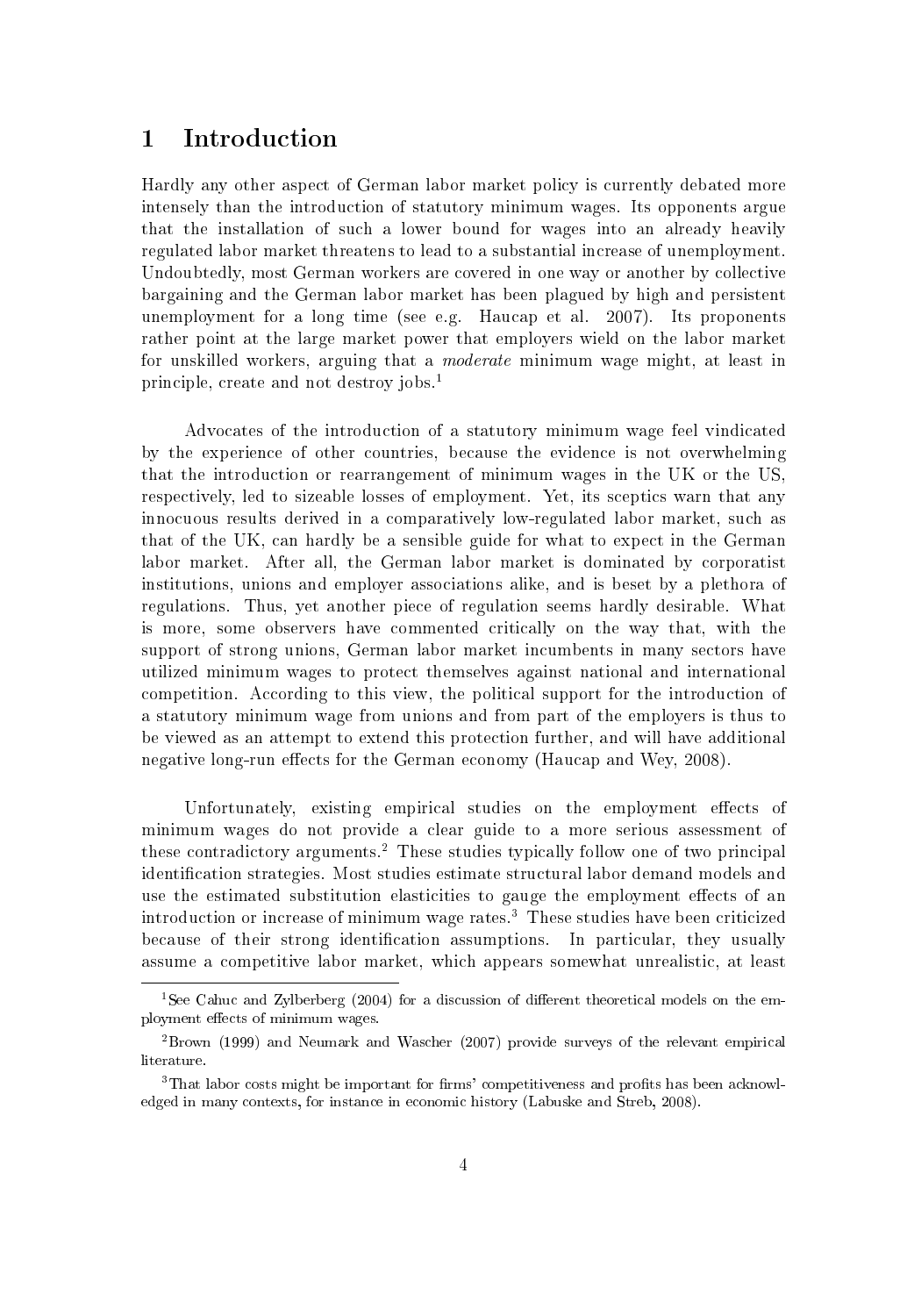for continental European economies. More recent studies often take another route and invoke the idea of a natural experiment to estimate the employment effects of minimum wages in specific applications.<sup>4</sup> These studies rely on comparatively weak identification assumptions, but they tend to lack external validity, i.e. their results cannot be transferred to other contexts. In addition, by contrast to studies applying a structural approach, quasi-experimental studies usually just address short-run effects. Nevertheless, the majority of the existing empirical studies find negative employment effects of minimum wages (Neumark and Wascher, 2007).

So far the empirical literature on minimum wages has concentrated exclusively on employment effects. This focus reflects the fact that minimum wages are typically a measure of social policy in economies with a comparatively weak public social security system. By contrast, not only does a minimum wage appear to be an awkward instrument for poverty reduction in a country with a strong public social security system such as Germany, its introduction may also be associated with significant negative effects on the public budget. To our knowledge, the study by Bachmann et al. (2008) has been the first to suggest that fiscal effects might be an important issue in this context. Our paper refines this study and provides a thorough econometric analysis. Since the concrete level of the statutory minimum wage is a matter of intense political debate, we consider the potential consequences of the introduction of gross hourly minimum wages of 5.00  $\in$ , 7.50  $\in$ , and 10.00  $\in$ , respectively.

To provide such an assessment, we follow a research strategy that proceeds in three steps. First, we use micro-level data to analyze the extent to which the actual wages of German workers would be affected by the introduction of different minimum wage rates (Section 2). To this end we distinguish five different skill groups and estimate the shares of workers in these groups whose current wages lie below the three minimum wages under discussion, respectively. This step is necessary, since ascertaining that there is any treatment worth considering should always be the initial stage of an evaluation study, and minimum wages that are set below the majority of actual wages will not lead to market reactions.<sup>5</sup> Assuming that the implementation of the statutory minimum wage will lift the wages of those workers currently earning below this threshold up to this value, while leaving the other workers unaffected, we construct an estimate of the associated changes in average wages in all five skill groups.

In a second step, we rely on the wage elasticities estimated in Jacobi and Schaffner (2008) on the basis of a structural labor demand model, to translate

<sup>&</sup>lt;sup>4</sup> The analysis by Card and Krueger (1994) is the seminal study using this identification strategy in this context.

 $5$ This is what appears to be behind the results of Koenig and Möller (2007) regarding the apparent absence of employment effects of minimum wages in the West German construction sector: no treatment, no effect.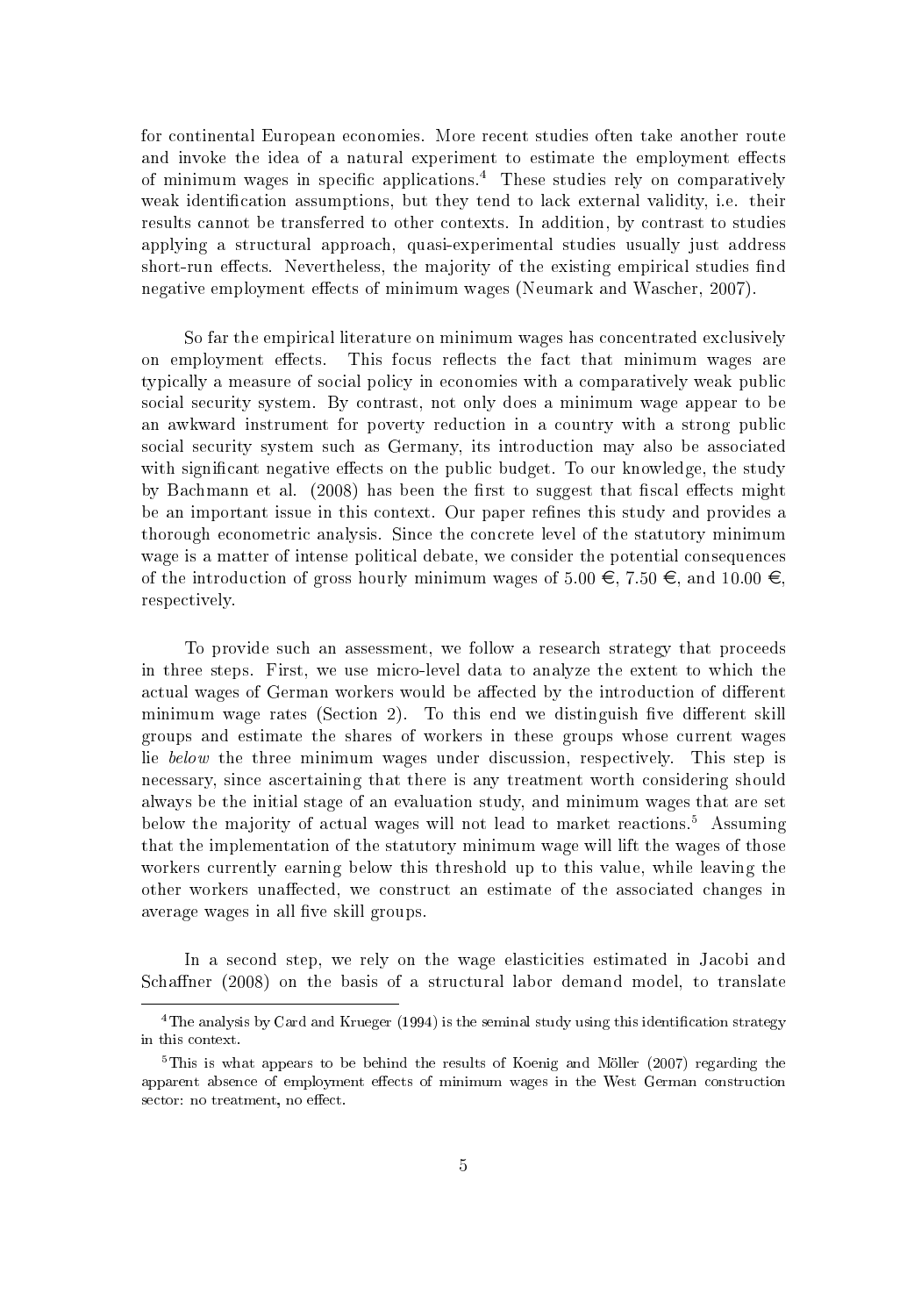these wage changes into the corresponding employment effects for the different types of workers (Section 3). In the final step, the estimates obtained in the first two steps are used to analyze the effects of minimum wages on public revenues and expenditures (Section 4). In our concluding remarks (Section 5), we derive the policy implications of our findings

Taken in a nutshell, the results of our empirical analysis suggest that the introduction of a minimum wage rate of 7.50  $\in$  will lead to an employment reduction of about 625,000 (full-time equivalent) jobs in West and more than 230,000 in East Germany. These employment losses will be concentrated predominantly among marginal workers and low- and semi-skilled full-time workers. The results further indicate that the introduction of a minimum wage of 7.50  $\in$  will burden the public budget by some 12 billion  $\epsilon$  or about one percent of the total public expenditures in 2007. Thus, the case against the introduction of statutory minimum wages into the German labor market seems quite strong.

#### $\overline{2}$ Minimum Wages and the Wage Distribution

In this section we assess the effects of several candidate minimum wage rates on the wage distribution. Inspired by the current political discussion of statutory minimum wages in Germany, we discuss the effects of introducing wage floors of 5.00 €, 7.50 €, and 10.00 €, respectively. This step is important for at least two reasons. First, it allows gauging the actual relevance of minimum wages for the labor market. After all, a minimum wage that is lower than the vast majority of wages actually paid in the labor market could not be expected to lead to any market reactions. Second, distinguishing five skill groups of workers we obtain estimates of the increases in average hourly wages in each of these groups that would be associated with the introduction of each of the candidate minimum wages. Since our empirical strategy focuses on the substitutivity between different factors of production, i.e. skill groups of workers, these estimates are required for the analytical steps in the following sections.

Using data from the German Socio-economic Panel (GSOEP) for the year 2007, we calculate hourly wage distributions for five different groups of workers: (i) marginal workers; (ii) part-time workers; (iii) full-time workers without an occupational degree (low-skilled); (iv) full-time workers with an occupational degree but without a university degree (semi-skilled); and (v) full-time workers with a university degree (high-skilled). Hourly wages are constructed based on gross monthly wages and weekly working hours. Weekly hours have been defined as the contractual weekly working hours if available, otherwise as actual weekly working hours as reported by the individuals. Because of potential outliers at the bottom and the top of the wage distribution, we excluded the lowest and highest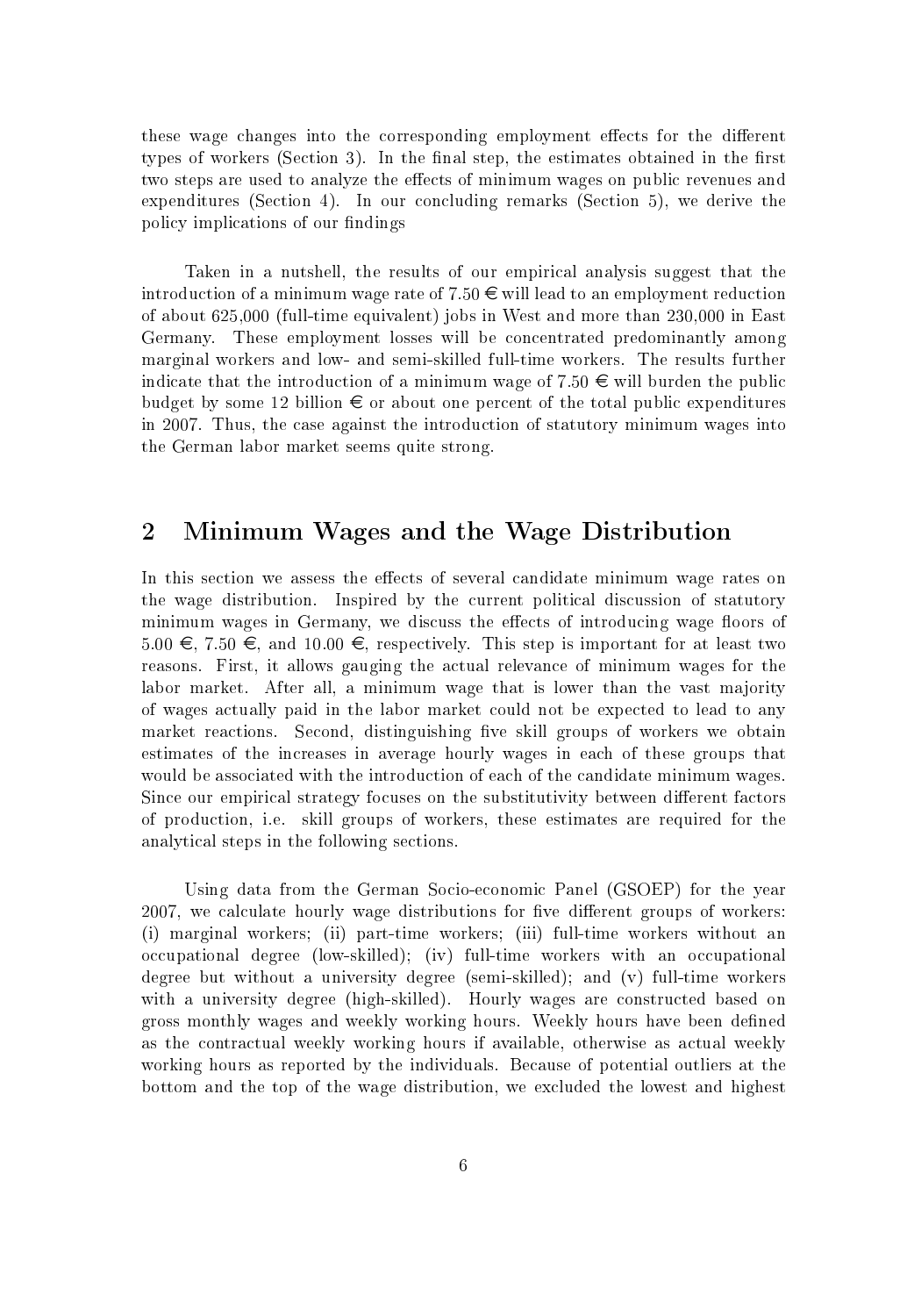2.5 percent of hourly wages from the following calculations.<sup>6</sup>

Table 1 reports the average hourly wages and their 10th and 90th percentiles, respectively, for the five different groups of workers, always distinguishing East and West German workers. It also documents within-group wage dispersion in the compressed form of a  $90th/10th$  percentile ratio. In addition, the table reports the aggregate numbers of full time-equivalent workers in the five different groups we consider, which have been obtained using the BA-Employment Sample. Together with the corresponding system of uncompensated price elasticities, these numbers will be used in the following section to estimate the employment changes associated with the introduction of statutory minimum wages.

Not surprisingly, average hourly wages are higher in West Germany. The average wage of all workers in West Germany taken together exceeds even the average wage of high-skilled workers in East Germany slightly. Thus, we would expect the same candidate minimum wage to unfold more serious consequences in East Germany than in the West. Furthermore, as indicated by the ratio of the 90th to 10th percentile of the respective wage distribution, wage dispersion appears to be higher in East Germany for all types of workers considered but the high-skilled. It is highest for low-skilled full-time workers in both parts of Germany, while it is only substantial for marginal and part-time workers in East, but not in West Germany.

Based on these hourly wage distributions, we calculate the effects of introducing the candidate minimum wage rates of  $5.00 \in 7.50 \in$ , and  $10.00 \in$ , respectively, on average hourly wages in all five skill groups. We start from the insight that before implementing the statutory minimum wage, the average wage for skill group  $j=1,\ldots,5, \bar{w}_i$  can be expressed as the weighted average of the average wage of all workers earning at most the candidate minimum wage  $m_l$ , with  $l = 5.00, 7.50, 10.00$ ,  $\bar{w}_{il}^-$ , and the average wage of all workers earning more,  $\bar{w}_{il}^+$ . In this weighted average, the shares of workers receiving wages below and above these candidate minimum wage rates,  $\rho_{jl}^-$  and  $\rho_{jl}^+ = 1 - \rho_{jl}^-$ , serve as the appropriate weights:

$$
\bar{w}_j = \rho_{jl}^- \bar{w}_{jl}^- + (1 - \rho_{jl}^-) \bar{w}_{jl}^+.
$$
\n(1)

We then construct our estimates of the altered average wages in skill group j after the introduction of the statutory minimum,  $\bar{w}_{il}$ , assuming that wages above

 ${}^{6}$ We also performed all estimations in this paper without trimming the data and when excluding the lowest and highest 5 percent of the wages. The estimated effects when trimming the data in this way are slightly lower than those reported below, because less individuals are affected by the minimum wage, resulting in a lower wage compression. Accordingly, the estimated effects when not trimming the data are higher because of a higher wage compression. The results for these analyses are available from the authors upon request.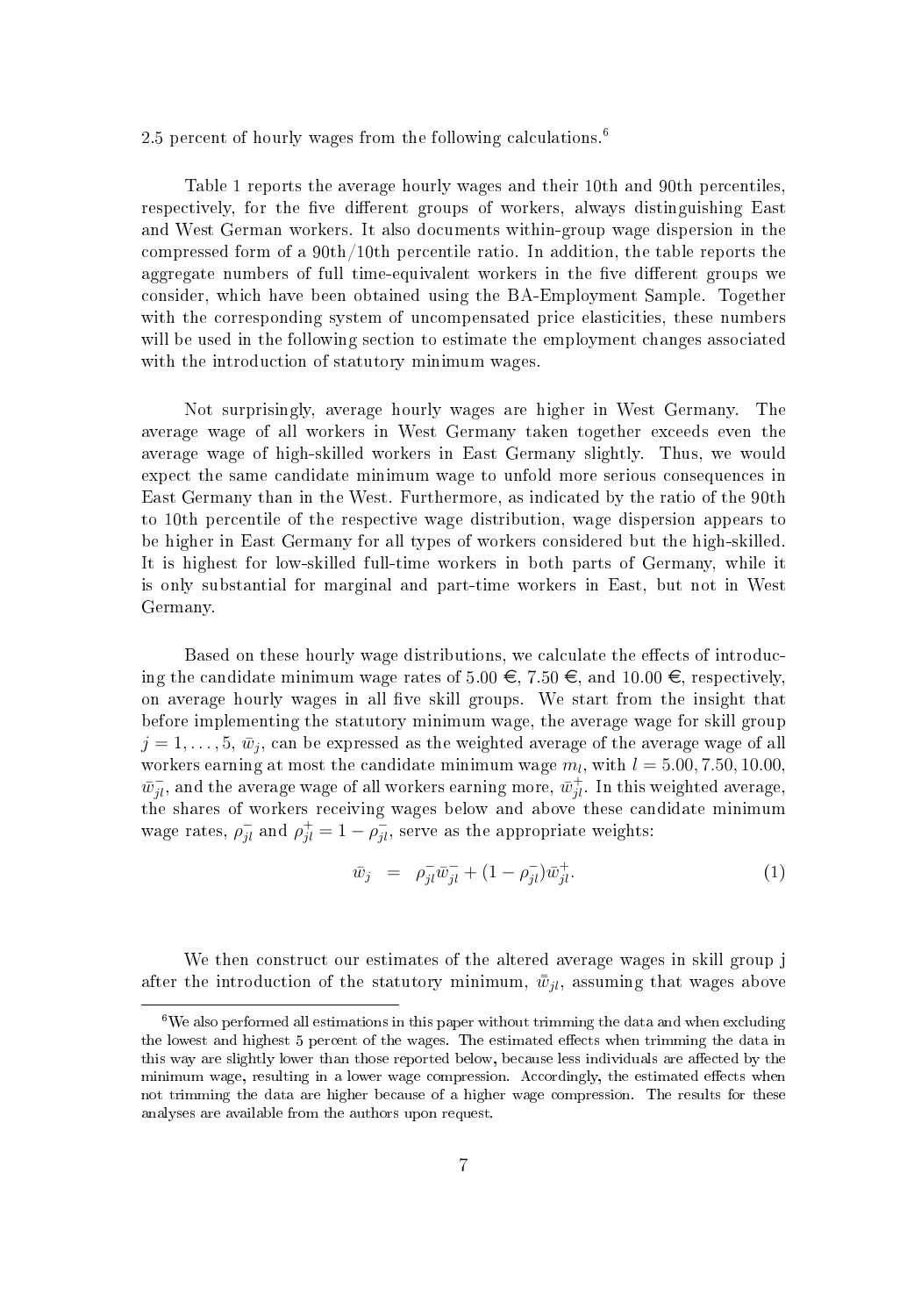the candidate minimum wages are not affected by their introduction:

$$
\bar{\bar{w}}_{jl} = \rho_{jl}^- m_l + (1 - \rho_{jl}^-) \bar{w}_{jl}^+.
$$
\n(2)

Hence we neglect the possibility that the introduction of a minimum wage shifts the entire wage distribution. In the real world, this might very well happen, though, because, for example, firms try to realize a certain wage differential between different groups of workers to offer appropriate incentives (see, among others, Holmstrom and Milgrom, 1994, Lazear and Rosen, 1981, and Rosen, 1986).

To provide an estimate of the magnitudes of the associated wage changes, we construct measures of wage compression  $(c_{il})$ , defined as the percentage change of the average wage associated with the introduction of candidate minimum wages, i.e.

$$
c_{jl} = \left(\frac{\bar{w}_{jl} - \bar{w}_j}{\bar{w}_j}\right) \times 100. \tag{3}
$$

Table 2 shows that the wages of marginal, part-time, and low-skilled workers, and in East Germany also of semi-skilled workers would be affected severely by the introduction of any of the candidate minimum wages. According to Table 2, a minimum wage of 5.00  $\in$ , for example, would affect 18 and 56 percent of low-skilled workers in West and East Germany, respectively. This number increases to approximately 47 and 83 percent, if a minimum wage of  $10.00 \in \text{were introduced}$ . Among semi-skilled workers, between 2 percent in West Germany and 6 percent in East Germany would be affected at a minimum wage of  $5.00 \in \mathfrak{m}$  between 13 and 39 percent at a minimum wage rate of  $10.00 \in$ . Except for a minimum wage of  $10.00 \in$  in the East, high-skilled workers would hardly be affected by any of the candidate minimum wage rates currently discussed.

In total, taking the employment numbers of the BA-Panel into account, a minimum wage of 7.50  $\epsilon$  would affect about 12 percent of all full-time-equivalent workers or approximately 19.5 percent of all workers, which represents about 5 million workers. Using the GSOEP for the year 2004, Kalina and Weinkopf (2006) obtained a very similar result. They calculate that the introduction of such a minimum wage would affect 4.9 million or approximately 15 percent of all employment relationships. Based on the data from the Gehalts- und Lohnstrukturerhebung of the German Statistical Office for the year 2001, however, Ragnitz and Thum (2007) conclude that only 2.3 million or approximately 14 percent of all workers receive wages below 7.50  $\epsilon$ . It is unclear, which factors are driving these differences between the various studies. Candidate explanations are the use of different samples, different definitions of hourly wages or different sample years. However, all studies indicate that the number of workers likely to be affected is economically relevant.

Table 2 further shows that a minimum wage of 5.00  $\in$  would only exert small effects on the wage distribution, leading to a wage compression of 1.1 and 5.6 percent for marginal workers and 1.6 and 22.1 percent for low-skilled full-time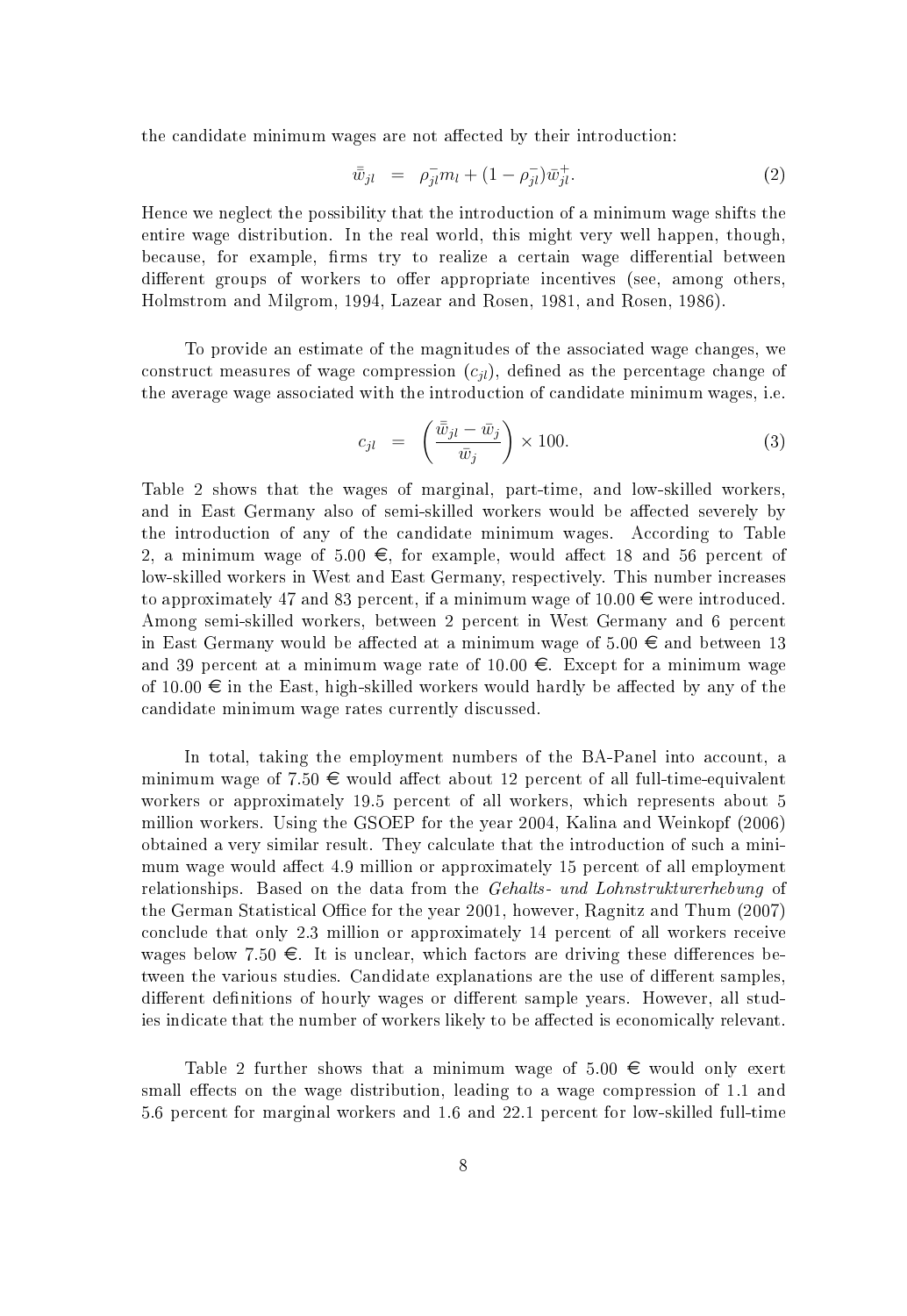workers in West and East Germany, respectively, while its effects on the average wages of the other groups of workers would be negligible. A minimum wage of 7.50  $\in$  would, however, lead to significant changes. Such a minimum wage would result in a wage compression of almost 9.3 and 20.3 percent among marginal workers in West and East Germany, respectively, 6.5 and 48.6 percent among low-skilled, and 2.5 and 9.1 as well as 0.6 and 3.3 percent among part-time and semi-skilled workers, respectively. Only a minimum wage rate of  $10.00 \in \mathbb{R}$  would also affect the wage distribution of (mainly East-German) high-skilled workers to a considerable degree. In that case, wage compression for this group of workers would reach approximately 4.2 percent.

Overall, only a minimum wage considerably above 5.00  $\epsilon$  would have the potential to affect an economically relevant number of workers in both parts of Germany, in particular marginal, low-skilled, and part-time workers. Most specifically, a minimum wage of 7.50  $\in$  would lead to a sizeable wage compression for these groups. Our analysis suggests that the minimum wage rates currently discussed in the German public debate could be expected to lead to considerable reactions on the labor market. Using the estimated changes in the wage distribution for these five different types of workers as impulses, the following section investigates the employment effects of the candidate minimum wages on the basis of empirically determined own and cross-price elasticities of labor demand.

#### 3 **Employment Effects of Minimum Wages**

When the government interferes into the labor market by setting the wage for a specific group of workers at a level that exceeds the previous value, this entails two related consequences. First, it raises the relative price of these workers in their role as a factor of production, and thus tends to price a fraction of them out of the market. Correspondingly, at the heart of the public debate concerning the introduction of minimum wages is the question whether it would lead to substantial losses of employment among those workers who are destined to be directly affected by this minimum wage. Yet, a comprehensive debate has also to acknowledge that – to the extent that workers of different skill groups are complements or substitutes in the production process – this statutory wage floor will also affect the employment prospect of workers whose wages are considerably higher. Some groups of workers might even benefit as substitutes. Thus, any thorough empirical assessment of the employment effects of minimum wages has to take these relationships into account. That is, it should not only consider own-price elasticities of labor demand, but also all relevant cross-price elasticities between different groups of workers.

Furthermore, this intervention raises the costs of production, reducing the employers' return on capital, and therefore threatens to lead to a lower aggregate level of economic activity. This second consequence requires the estimation of uncompensated elasticities of labor demand that jointly capture substitution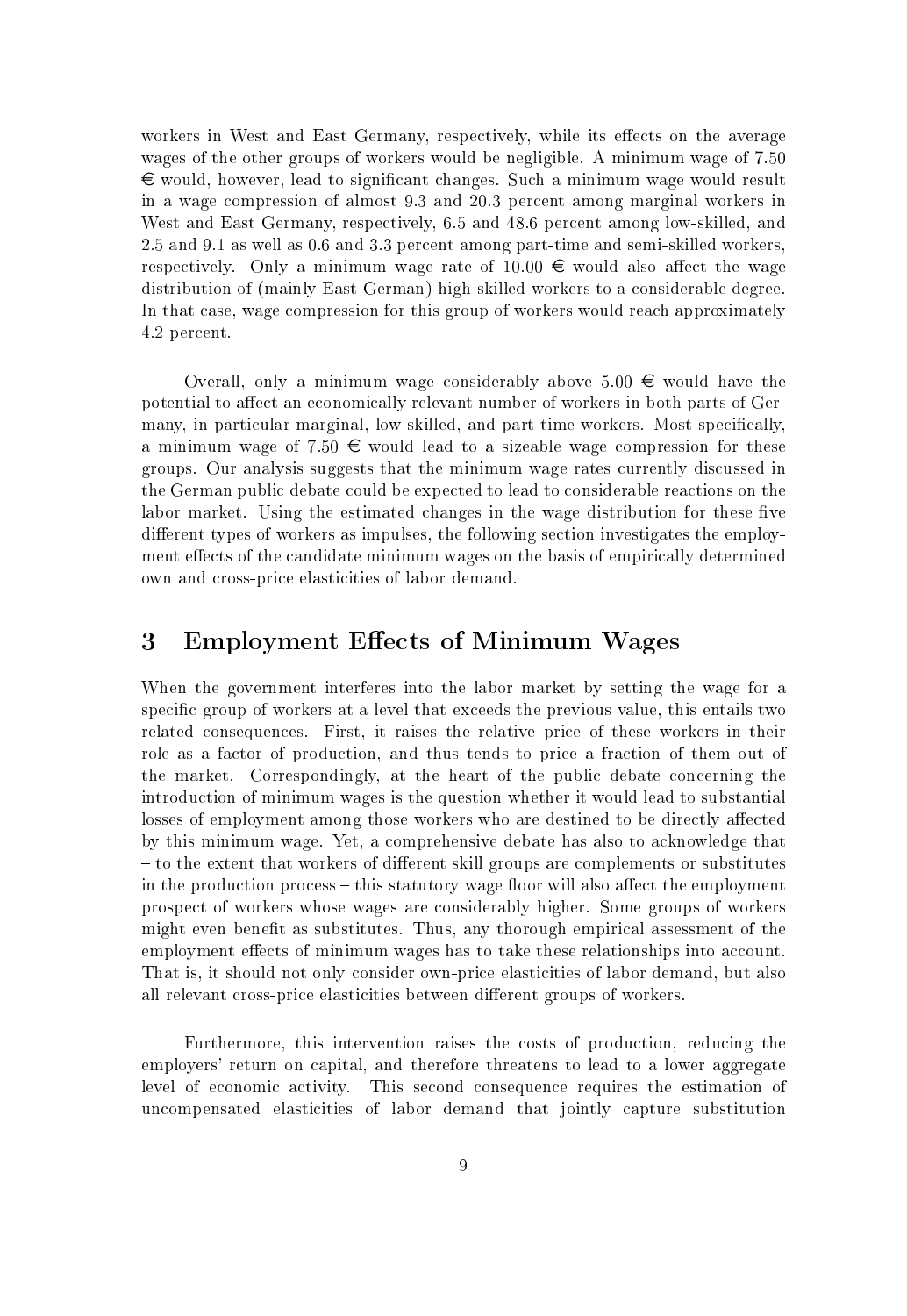and output effects. By contrast, compensated labor demand elasticities, which are usually applied in the existing literature on labor demand, only capture net substitution effects, i.e. they assume that output is constant (Frondel and Schmidt, 2000). Since this conventional approach seems inadequate, we explicitly strive to assess the magnitudes of the relevant uncompensated elasticities.

Specifically, we provide estimates of the employment effects  $\Delta L_{il}$  of introducing a minimum wage  $m_l$  for skill group j which are based on the combination of compensated (cross-price) elasticities and scale effects. With  $L_i$  denoting the number of employees in skill group  $j$ , we derive

$$
\Delta L_{jl} = \left[ \sum_{k=1}^{5} (\eta_{jk} + \eta_{jY} \eta_{Yk}) \frac{\Delta w_{kl}}{\bar{w}_k} \right] L_j.
$$
 (4)

This expression acknowledges that the introduction of a statutory minimum wage would alter the average wages in all five skill groups. These changes are expressed in percentage terms as  $\Delta w_{kl}/\bar{w}_k$ . They are translated into effects on the employment of workers of each group  $j$  by cumulating, first, the compensated price elasticities between skill group j and groups  $k = 1, \ldots, 5, \eta_{jk}$ , and, second, a corresponding output effect due to the increased cost of labor. This second effect is itself the product of the labor demand elasticity with respect to changes in the output  $Y$ ,  $\eta_{iY}$ , and the elasticity of output Y with respect to a change in the price of input factor k. The latter elasticity can be expressed as (a detailed derivation is provided in the Appendix):

$$
\eta_{Yk} = \frac{\partial \ln(Y)}{\partial \ln(w_k)} = \frac{\partial \ln(Y)}{\partial \ln(MC)} \cdot \frac{\partial \ln(MC)}{\partial \ln(w_k)} = \eta \cdot \frac{\partial \ln(MC)}{\partial \ln(w_k)},
$$

i.e. the product of the elasticity of output with respect to the aggregate price  $\eta$  and the elasticity of marginal costs  $MC$  with respect to changes in the price of factor k. Following Fitzenberger and Franz (2001), the latter can be derived from

$$
\frac{\partial \ln(MC)}{\partial \ln(w_k)} = MC^{-1} \left[ \sum_{j \neq k} \frac{w_j L_j}{Y} \eta_{jY} \eta_{jk} + \frac{w_k L_k}{Y} \eta_{kY} (1 + \eta_{kk}) \right],
$$

with

$$
MC = \sum_{j} \frac{w_j L_j}{Y} \eta_{jY}
$$

As a specific input for our estimation of the employment effects of minimum wages according to expression (4), we utilize the compensated price-elasticities  $\eta_{ik}$ estimated by Jacobi and Schaffner (2008). Together with a detailed description of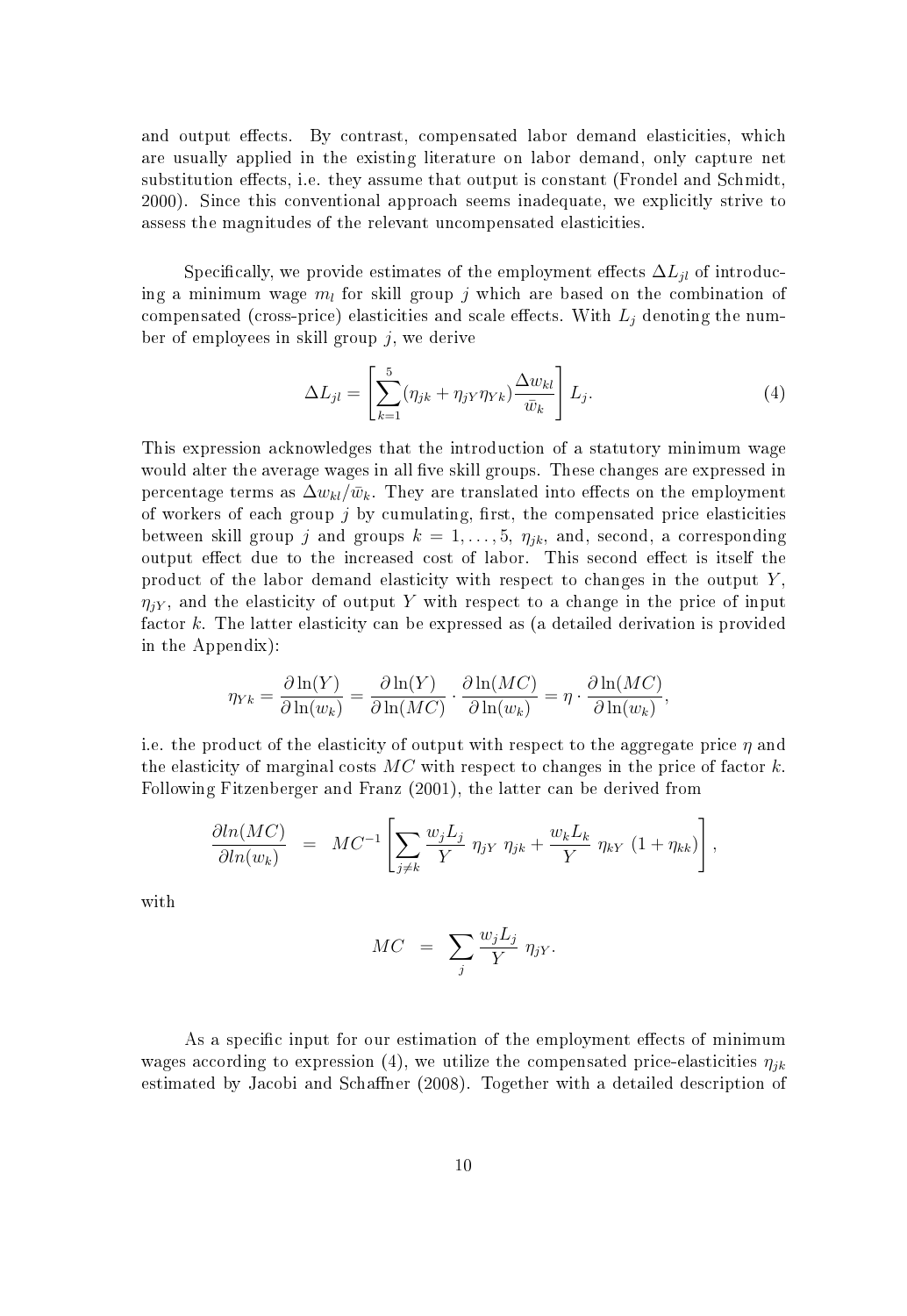these authors' empirical approach, these elasticities are reported in the Appendix.<sup>7</sup> We further assume constant returns to scale, which implies that  $\eta_{iY} = 1$  and use a demand elasticity of  $\eta = -0.2$ , inspired by the estimates reported in Fitzenberger and Franz (2001).

The estimated uncompensated elasticities are presented in Table 3. Note that the output effect is the same for all employment reactions triggered by the same wage change, reflecting the assumption of constant returns to scale. Output effects are estimated to be particularly large when the wages of semi-skilled workers increase. The own-wage elasticities are negative and the cross-price elasticities positive suggesting that all worker groups are substitutes to each other, even after taking output effects into account. In West Germany the uncompensated crossprice elasticities between marginal workers and part-time and high-skilled full-time workers are not statistically significant, and in East Germany the cross-price elasticities between marginal part-time workers and all other groups are insignificant, suggesting that this type of workers plays a different role in the production process in the two regions of Germany. Part-time workers appear to be substitutes to semi-skilled and high-skilled workers, whereas the cross-price elasticities between part-time an low-skilled workers do not appear to be statistically significant in both parts of Germany. Finally, differently to West-Germany, the cross-price elasticities between low-skilled and high-skilled full-time workers in East Germany are not significant.

Maintaining the assumption explained in the previous section that in each skill group only wages below the minimum wage are affected by its introduction, we use the estimated wage compression associated with different candidate minimum wage rates reported in Table 2 to approximate the proportionate changes in wage costs  $(\Delta w_{kl}/\bar{w}_k)$  resulting from the introduction of minimum wages. The number of employees in the five groups considered  $(L_i)$  as well as the respective total wage sums are taken from columns  $(6)$  and  $(7)$  of Table 1. The output Y is derived from national accounts (Statistisches Bundesamt, 2007b). Finally, since the elasticities used to evaluate the employment effects are estimates, we also report 95 percent confidence intervals, which have been obtained by using bootstrapping with 500 replications.<sup>8</sup>

The estimated employment effects of different minimum wage rates are reported in Table 4, distinguishing East and West Germany. According to these

<sup>&</sup>lt;sup>7</sup>All compensated own-price elasticities are statistically significant negative. In West Germany all employment groups are estimated to constitute substitutes for each other. However, most of the substitution elasticities are estimated to be rather small. The highest cross-price elasticities are obtained between semi-skilled workers and the other groups. In East Germany low-skilled and part-time workers as well as high-skilled and low-skilled workers are estimated to be complements. In both cases, however, the estimated elasticities are not statistically significant.

<sup>&</sup>lt;sup>8</sup>See Efron and Tibshirani (1993) for an introduction to the bootstrap method.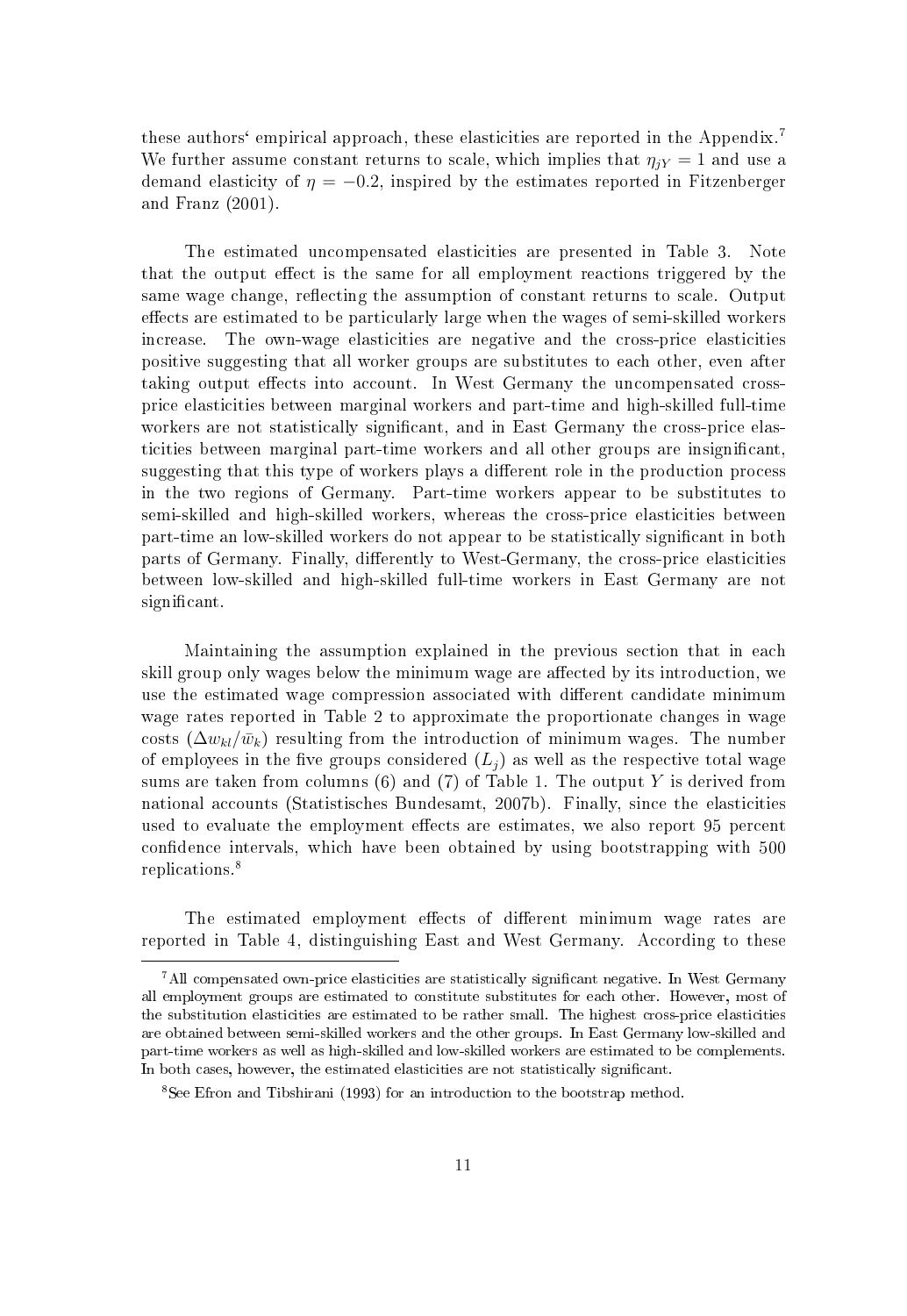estimates the introduction of each of these candidate minimum wages would have negative employment effects in both parts of Germany, which range from 161,391 employees in East Germany at a minimum wage rate of 5.00  $\in$  to 1.17 million employees in West Germany at a minimum wage rate of 10.00  $\epsilon$ . These negative effects are mainly the result of a decreasing employment among marginal and part-time workers and low- and semi-skilled full-time workers, while high-skilled full-time worker are not estimated to be affected significantly.

Overall, the estimates suggest that the introduction of minimum wages in Germany would have detrimental employment effects, which increase with the minimum wage rate. A minimum wage of  $5.00 \in$ , for example, would involve the loss of  $523,000$ jobs (or 2 percent of the total work-force), which increases to 1.5 million jobs (or 5.9 percent of the total work-force) at a minimum wage of  $10.00 \in$ . The part of the estimated effect which is due the output effect is given in parentheses at the bottom of the table. The share of the scale effect depends on the worker group and the amount of the minimum wage. Overall, the output effects amount to 6 percent for a minimum wage of  $5.00 \in$  and 20 percent for a minimum wage of 10.00  $\in$ .

#### **Fiscal Effects of Minimum Wages**  $\overline{4}$

Based on the employment effects predicted in the previous section, this section analyzes the potential effects of the introduction of minimum wages for the public budget. To derive a comprehensive assessment, we separately consider the changes in (i) revenues from individual taxes and social security contributions, (ii) revenues from corporate taxes, (iii) expenditures for unemployment benefits, social assistance and active labor market policy, and (iv) expenditures for the supplement of the income of marginal workers, respectively.

#### $\bf 4.1$ Revenues

The introduction of minimum wages exerts direct as well as indirect effects on public revenues from individual taxes and social security contributions. While the former reflect the altered incomes of workers covered by the minimum wage who remain employed, the latter emerge from the employment effects of minimum wages. In order to quantify the budgetary effects of candidate minimum wages  $m_l$ , we calculate the change in the annual labor income of each group of workers  $j,$  using our measure of wage compression  $c_{il}$  and the estimated employment changes  $\Delta L_{il}$ . Specifically, denoting average annual wages per full-time equivalent worker in group  $j$  before the introduction of minimum wages as  $\bar{v}_j$  and the respective employment level as  $L_j$ , the change in annual total income due to the introduction of minimum wages is calculated as:

$$
\Delta(v_j L_j) = \begin{cases} \Delta v_j L_j + \bar{v}_j (1 + c_{jl}) \Delta L_{jl} & \text{if } \Delta L_{jl} \ge 0\\ \Delta v_j (L_j + \Delta L_{jl}) + \bar{v}_j \Delta L_{jl} & \text{if } \Delta L_{jl} < 0. \end{cases}
$$
(5)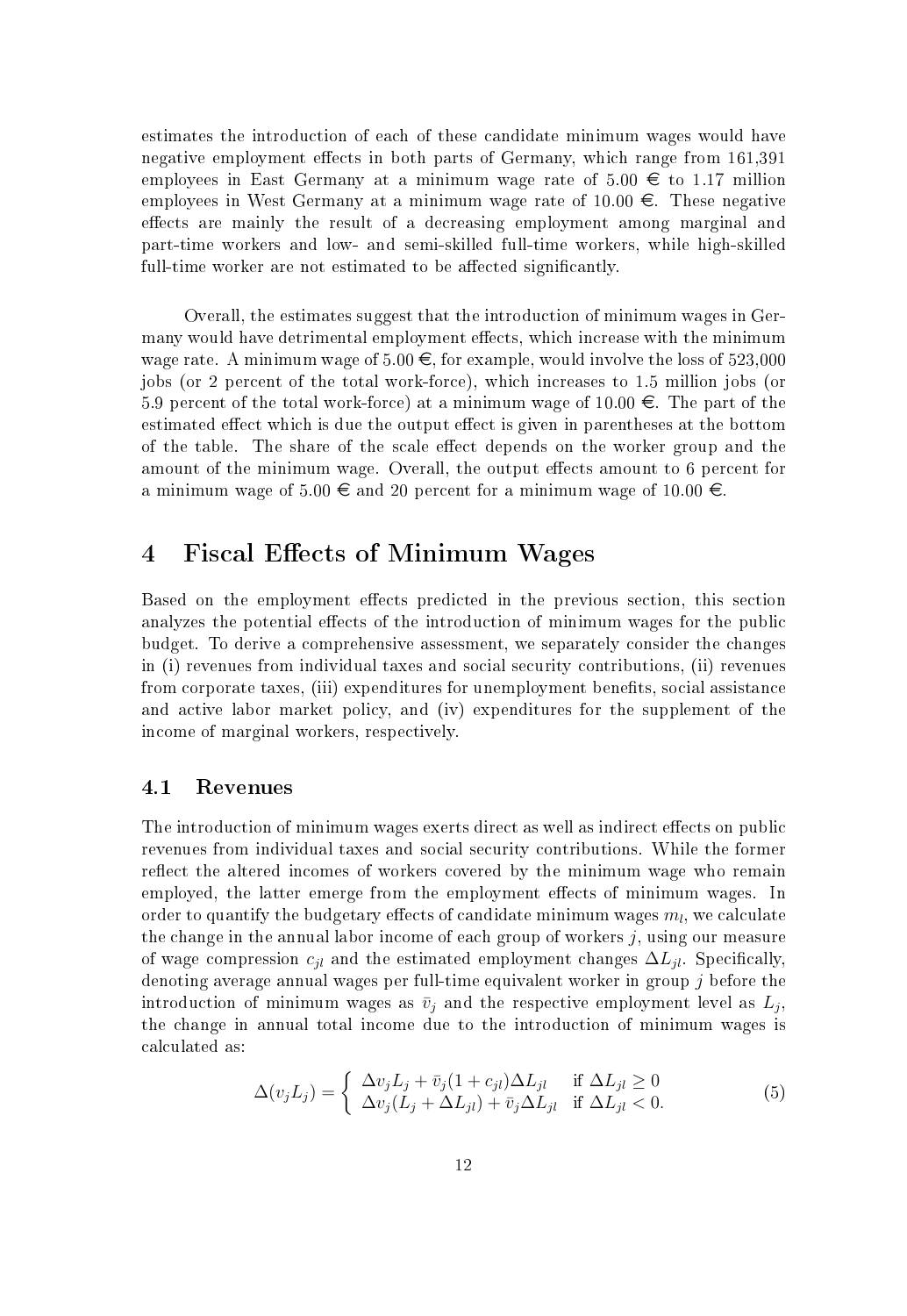Concerning employment changes, we assume that those workers who loose their jobs and those who gain employment receive the average wage in their respective employment group.<sup>9</sup>

The changes in workers' annual incomes are then evaluated by average tax rates. On the revenue side of the public budget we distinguish the income tax, the solidarity tax as well as social security contributions. Concerning the income tax we assume tax rates of 3.4 percent of gross income for low-skilled, 5.1 percent for semi-skilled and part-time, and 14.4 percent for high-skilled workers.<sup>10</sup> For all five groups of workers, the solidarity tax amounts to 5.5 percent of the income tax. Social security contributions add up to 40.85 percent of gross income, consisting of 19.5 percent for the pension system, 6.5 percent for the unemployment insurance system, 1.95 percent for long-term care insurance, and 13.9 percent for the health insurance. Marginal employees are assumed to pay 2 percent of their gross income for income and solidarity tax. Furthermore, they are assumed to pay the fixed amount of 28 percent of gross labor income into the social security system.

Columns (1) and (2) of Table 5 report the estimated effects of introducing a minimum wage on individual taxes and social security contributions. Summed over both regions, the effects are estimated to result in a decrease of the revenues from these sources of about 3 billion  $\epsilon$  in the case of a minimum wage of 5.00  $\epsilon$ . This result is driven by a decrease of revenues from these sources in West Germany<sup>11</sup>, where the revenue loss resulting from the employment reduction due to these minimum wages exceeds the revenue gains resulting from the higher incomes of those who remain employed. Even though the introduction of minimum wages would decrease employment and hence reduce the revenues from individual taxes, this negative effect is overcompensated by increased revenues resulting from an increased income of the incumbent employees in the case of minimum wages of 7.50 and 10.00  $\in$ , respectively. Overall, these gains reach about 0.8 billion € for a minimum wage of 7.50 € and about 8.2 billion € for a minimum wage of 10  $\epsilon$ . In addition, the positive effects on revenues are the result of employment shifts towards better educated workers – and hence towards groups that pay higher income taxes - following the introduction of minimum wages.

Note that semi-skilled full-time workers are responsible for most of the additional revenues generated from minimum wages.<sup>12</sup> This group constitutes not

<sup>&</sup>lt;sup>9</sup>This assumption may be unrealistic, because, for example, unemployed receiving employment may be clustered at the lower end of the respective wage distribution. Consequently, the estimated effects on the revenues resulting from the introduction of minimum wages represent an upper bound.

<sup>&</sup>lt;sup>10</sup> The tax rates rely on the income statistics of the Federal Statistical Office, Statistisches Bundesamt (2007a), for the respective income group.

<sup>&</sup>lt;sup>11</sup> Separate estimates for East and West Germany are available from the authors upon request.

 $12$  The respective contributions of the different worker groups are available from the authors upon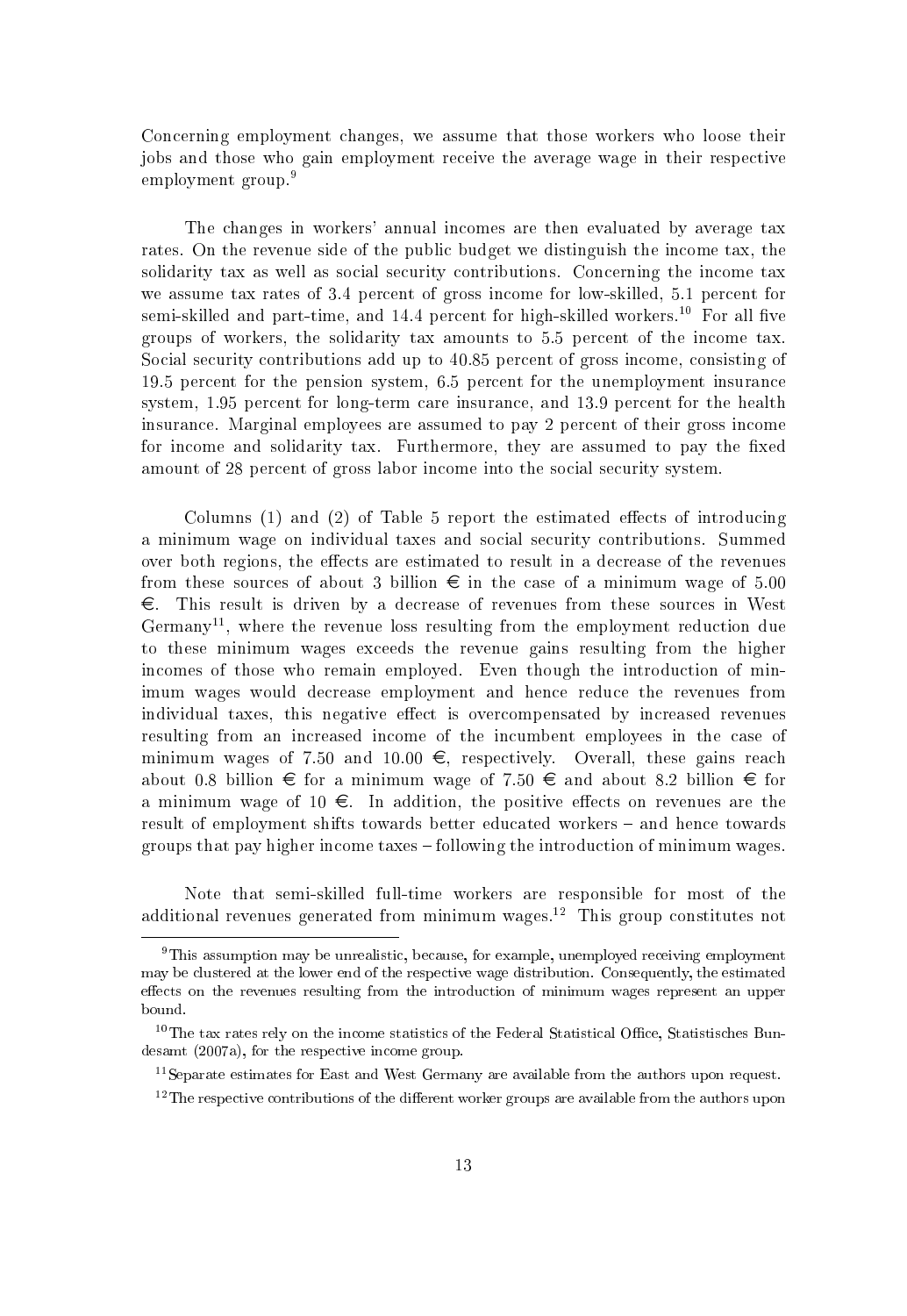only the largest group among those we consider in our analysis, the average income of this group is also substantially higher than the income of low-skilled full-time workers. Finally, semi-skilled workers are substitutes to low-skilled, part-time, and marginal workers. Therefore, the introduction of minimum wages will lead only to moderate employment losses and small wage gains for this group.

In addition to individual taxes we also consider minimum wage effects on corporate tax revenues. The introduction of minimum wages threatens to lower the profits of firms and hence public revenues from corporate taxes for at least two reasons: (i) increases in the labor costs and (ii) negative employment effects and, correspondingly, a lower output level. The following estimates assume, that the increased wage costs and social security contributions of the firms lead to a proportional reduction of profits. This is a crude, albeit reasonable approximation. Firms, for example, may pass on parts of the increased wage costs to the consumers via higher prices, even though the possibilities for such a reaction are limited by increasing global competition. To the extent that this happens, however, the following numbers overestimate the true fiscal effects. On the other hand, our estimates also do not consider the effects of output reductions on firm's profit. This leads to an underestimation of the true fiscal effects. Unfortunately it is not possible to determine which of these effects dominates. Hence, the net effect of these potential biases cannot be evaluated.

The numbers reported in column (4) of Table 5 have been obtained by assuming an average total corporate tax burden from the corporate income tax, business tax and income tax of 25 percent of profits (see, for example, Gebhardt and Siemers, 2008, and Lietmeyer and Petzold, 2005). For all scenarios considered, the results show a significant reduction of the public revenues from corporate taxes, reaching between 1.1 and 8.2 billion  $\epsilon$ . The majority of this reduction is due to lower revenues in West Germany, while the effects in East Germany are relatively minor. The latter can be explained by the fact that only 20 percent of the employees are working in East Germany. In addition, workers in the East have lower wages and they work relatively more often part-time than West German workers. Finally, especially in the East, the introduction of minimum wages would lead to relatively strong employment losses. Because of these reasons, a minimum wage would lead to a relatively moderate increase in the wage costs, and hence to a lower estimate of the decrease of profits for East German firms.

#### 4.2 Expenditures

Concerning public expenditures, minimum wages and the resulting wage compression and employment effects predominantly affect the budget of the German Labor Office (BA). In our assessment of the effects of minimum wages on the expenditures

request.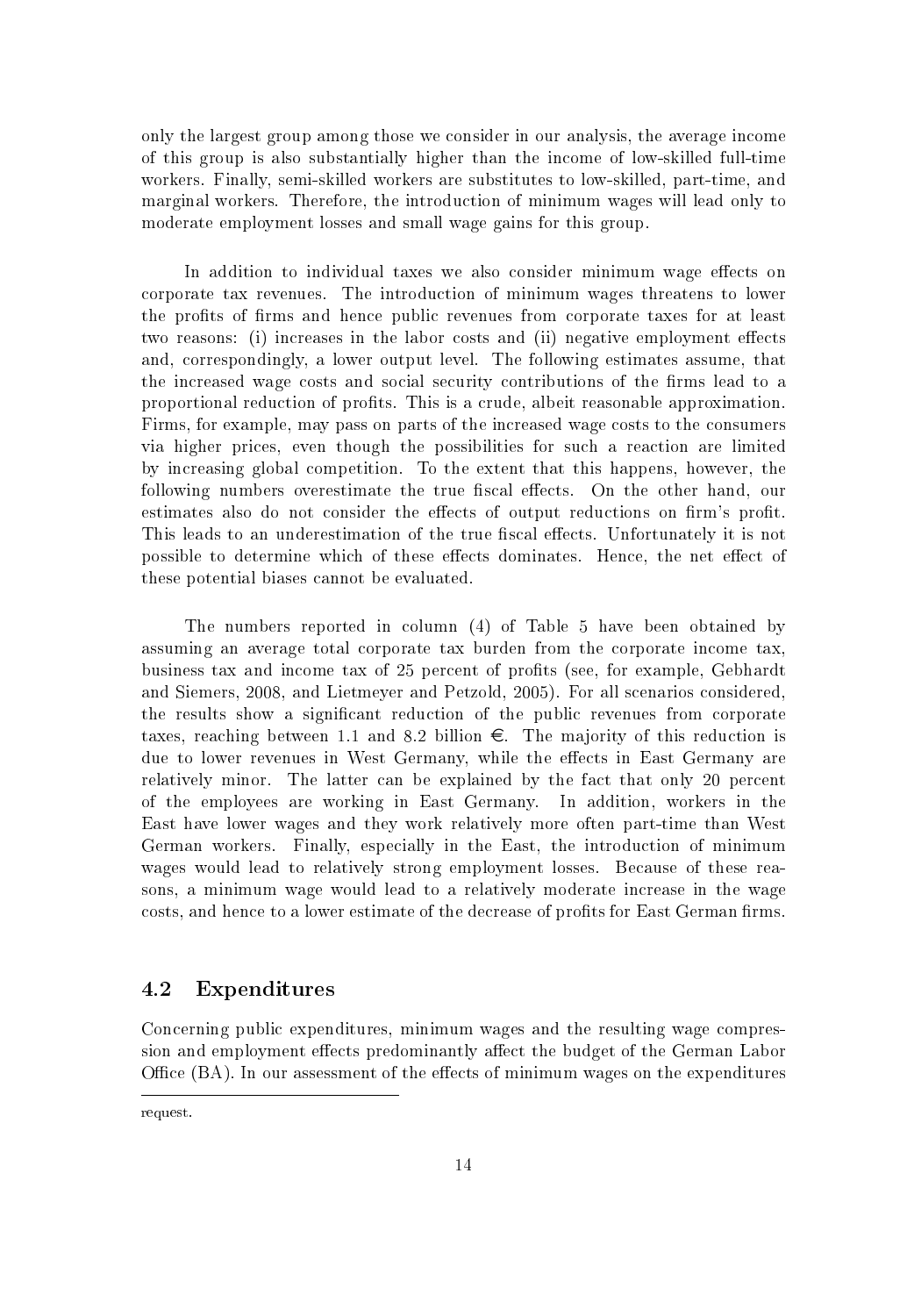of the BA for unemployment benefits and active labor market policy, we maintain the following assumptions: (i) labor market flows into and out of employment are exclusively coming from and going into the pool of the unemployed without any change in the population outside the labor force; (ii) the fraction of workers receiving unemployment benefits (ALG I) and not social benefits (ALG II) remains constant<sup>13</sup>; (iii) a worker receiving ALG I generates annual expenditures of  $13,320$  $\in$  and an unemployed worker receiving ALG II generates annual expenditures of  $12.480 \in \mathbb{R}^{14}$ .

Columns (5) and (6) of Table 5 document that the introduction of minimum wages threatens to be associated with significant additional costs for the BA. Aggregated over the two German regions, these costs may reach between 6.7 billion  $\epsilon$  at a minimum wage rate of 5.00  $\epsilon$  to 19.5 billion  $\epsilon$  at a minimum wage rate of  $10.00 \in$ . In all scenarios considered, these effects are significant. Again, the biggest share of these costs is generated in West Germany whereas the costs compared to the population share are higher in the East.

Workers with a low income are able to receive ALG II-benefits in addition to their labor income. If a minimum wage increases income at the lower end of the wage distribution, the number of workers entitled to these wage subsidies decreases. The associated decrease in expenditures for wage subsidies have to be taken into account when evaluating the fiscal effects of minimum wages. According to the Bundesagentur für Arbeit (2007b), 989,000 households received this type of wage subsidies in January 2007. To quantify the potential effect of reducing this number via minimum wages, we assume that workers having an income of less than 400 € receive wage subsidies of 876 €, those with an income between 400 and 800 € receive 751 €, and those with higher labor income 529 € per month. We further assume that the latter of these three groups consists predominantly of low skilled full-time working individuals.

The change in expenditures due to wage subsidies is calculated using the estimated effects on wage compression and employment changes resulting from each candidate minimum wage discussed above. We further assume that workers receiving wage subsidies are affected in the same way as other workers in their respective skill group and that these persons have the same probability of loosing their job. If workers receiving wage subsidies loose their job, we assume that they

 $^{13}$ In December 2006, this proportion was about  $40\%$ .

<sup>&</sup>lt;sup>14</sup> Based on data from the the Bundesagentur für Arbeit (2007a) for December 2007, these expenditures consists of average unemployment benefits of 760  $\in$  per month. To these benefits we add average monthly costs of  $350 \in$  per person receiving ALG I for measures of active labor market policy (Bundesagentur für Arbeit, 2006a). We further assume that the average monthly benefits of workers receiving ALG II are  $880 \in$  (Bundesagentur für Arbeit, 2006b) and that these workers on average generate monthly costs for active labor market policy of  $160 \in$  (Bundesagentur für Arbeit, 2006c). Note that we do not consider potential changes in administrative costs, assuming that these costs represent fix costs of the BA.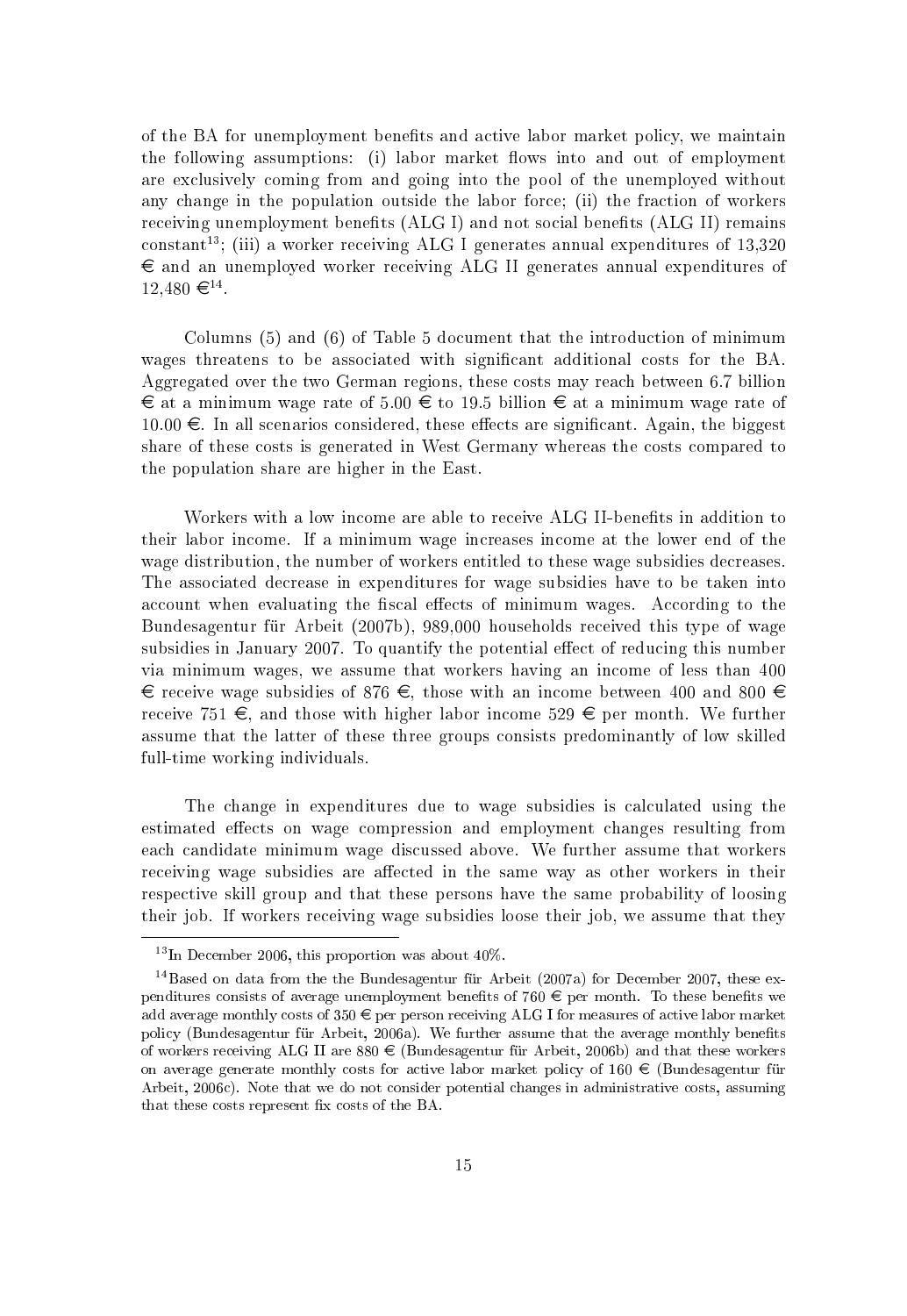receive ALG I or ALG II. These persons are already taken into account in Columns (5) and (6) of Table 5. If workers stay on their job with a higher wage, we assume that the wage subsidies are reduced by the same amount.

Column (7) of Table 5 shows that the introduction of minimum wages reduce the expenditures for wage subsidies. On the one hand, this reduction can be explained by the fact that those workers who loose their job and get unemployed receive ALG I or ALG II. In this case they are already taken into account. On the other hand, total expenditures for wage subsidies decrease because the introduction of minimum wages results in some workers currently receiving wage subsidies to loose their entitlement. The reduction of expenditures due to these effects is about 0.6 billion  $\in$  at a minimum wage of 5.00  $\in$ , and 3.2 billion  $\in$  at a minimum wage rate of  $10.00 \in$ . The latter is about 37 percent of the current expenditures for wage subsidies.

Column (8) of Table 5 summarizes our estimates of the impact of minimum wages on the public budget. Our estimates suggest that the introduction of minimum wages may be accompanied with a considerable fiscal burden, reaching about 10 billion  $\epsilon$  or 9.8 percent of the total public budget expenditures of 1,016 billion  $\epsilon$  in 2007 (Statistisches Bundesamt, 2008) at a minimum wage rate of  $5.00 \in$ , about 12 billion  $\in$  (or 1.2 percent of the total public budget in 2007) at a minimum wage rate of 7.50  $\in$ , up to more than 16.6 billion  $\in$  (or 1.6 percent of the total public budget in 2007) at a minimum wage rate of 10.00  $\in$ .

#### $\overline{5}$ Conclusion

Based on estimates of the effects of minimum wages on the wage distribution and employment level, this paper analyzes the fiscal effects of introducing minimum wages in Germany. The employment effects are obtained by estimating labor demand elasticities for different types of workers using a dynamic labor demand model. The introduction of minimum wages in Germany is estimated to have significant employment effects. A minimum wage rate of 7.50  $\epsilon$ , for example, is estimated to decrease (full-time equivalent) employment by almost 0.86 million and a minimum wage rate of 10.00  $\in$  by more than 1.5 million. These job losses are concentrated among marginal and low- and semi-skilled full-time workers.

Because of higher wages for the incumbent workers and an increase in the demand for high-skilled workers, however, the introduction of minimum wages is associated with an increase in total labor income, which in turn implies higher public revenues from income tax and social security contributions. The higher wage costs further implies a reduction of firms' profits leading to a decrease in the public revenues from corporate taxes. In total, however, the introduction of minimum wages will decrease public revenues, because the reduction of revenues from corporate taxes can not be compensated by the revenue gains from income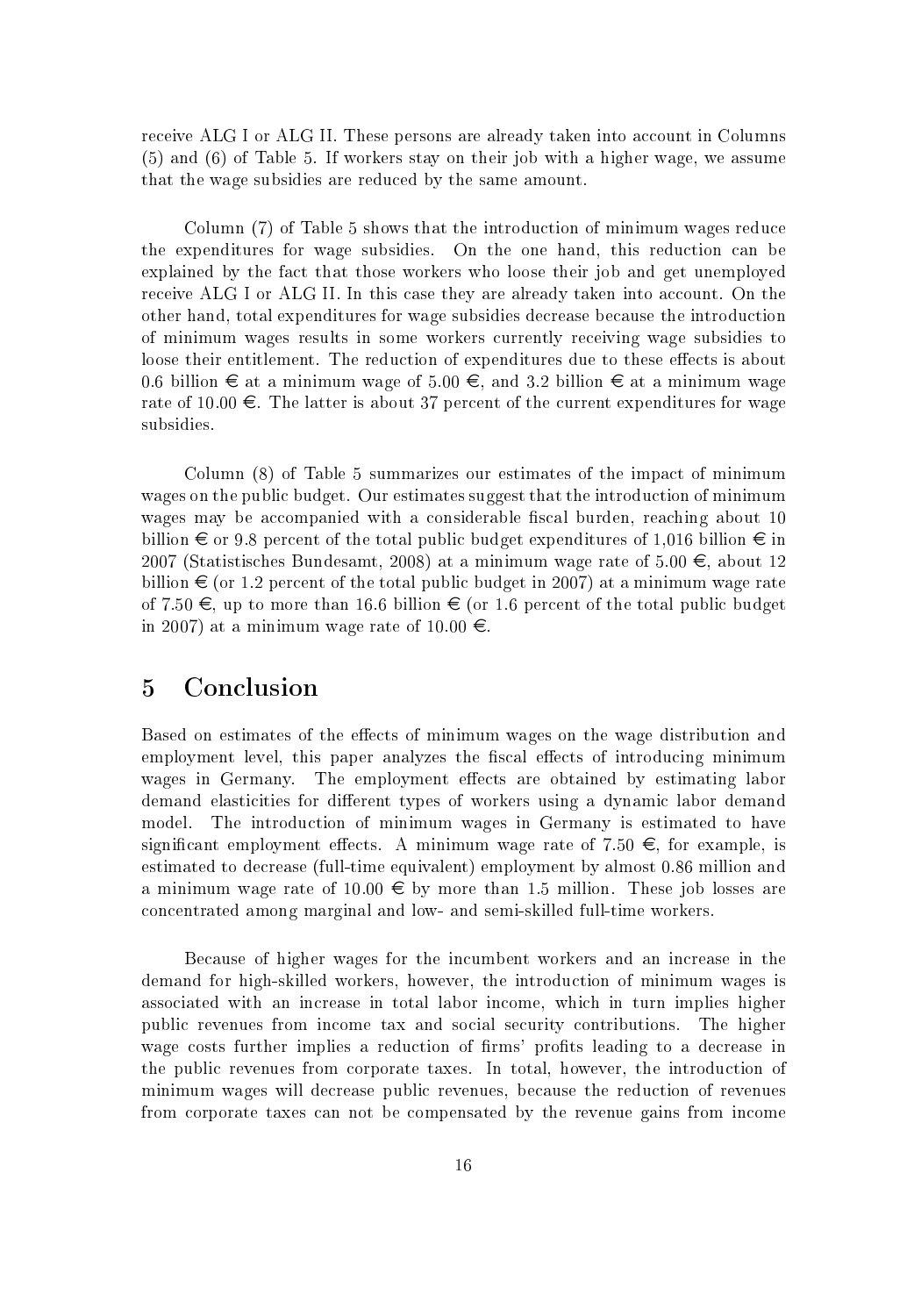tax and social security contributions. The introduction of minimum wages further leads to increased public expenditures resulting from the increased unemployment and social benefit expenditures.

The results of this paper implies that Germany should abstain from introducing minimum wages. They are associated with significant job losses, especially for those employees whose situation is intended to be meliorated by the introduction of minimum wages. This implies that minimum wages can not be regarded to be an effective policy measure to fight poverty. In addition, minimum wages are estimated to lead to a fiscal burden. Our analysis implies a fiscal burden, which can reach 12 billion ∈ at a minimum wage rate of 7.50 ∈ and more than 16 billion ∈ at a minimum wage rate of  $10.00 \in$ .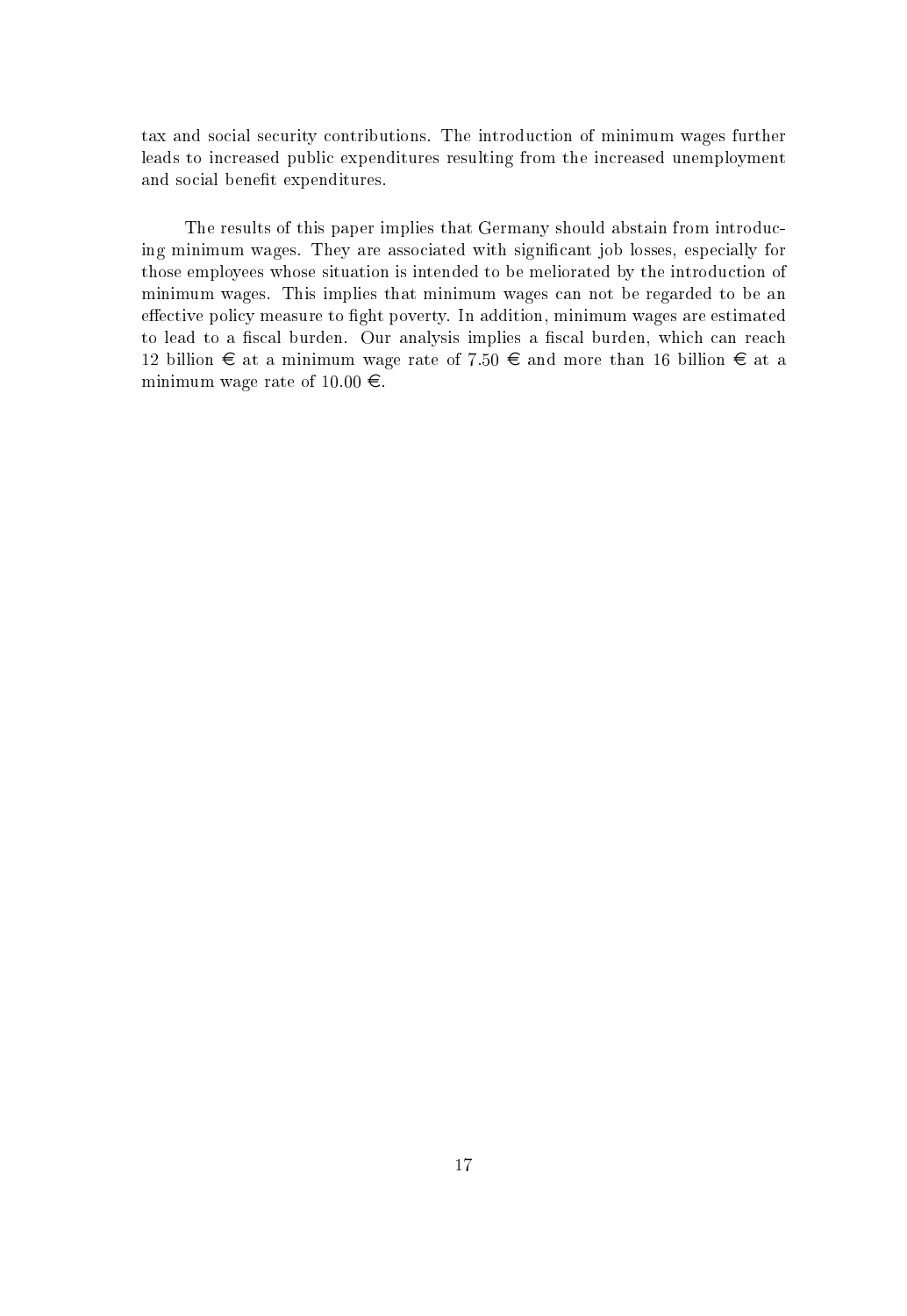## References

- Anderson, G. J., and R. W. Blundell (1982), Estimation and Hypothesis Testing in Dynamic Singular Equation Systems. Econometrica 6, 1159-1571.
- Bachmann, R., T. K. Bauer, J. Kluve, S. Schaffner and C. M. Schmidt (2008), Mindestlöhne in Deutschland - Beschäftigungswirkungen und fiskalische Effekte, RWI Materialien No. 43, RWI, Essen.
- Brown, C. (1999), Minimum Wages, Employment, and the Distribution of Income. In O. Ashenfelter und D. Card (Eds.), Handbook of Labor Economics 3B, 2101-2163. Amsterdam et al.: Elsevier.
- Bundesagentur für Arbeit (2006a), Die Einnahmen und Ausgaben der Bundesagentur für Arbeit, Berichtsmonat November 2006, www.statistik.arbeitsagentur.de.
- Bundesagentur für Arbeit (2006b), Ausgaben für Leistungen nach dem Zweiten Buch Sozialgesetzbuch, Berichtsmonat November 2006, www.statistik.arbeitsagentur.de.
- Bundesagentur für Arbeit (2006c). Aktuelle Daten aus der Grundsicherung. Mai 2006, www.statistik.arbeitsagentur.de.
- Bundesagentur für Arbeit (2007a), Leistungen nach dem SGB III, Berichtsmonat Dezember 2007, www.statistik.arbeitsagentur.de.
- Bundesagentur für Arbeit (2007b), Grundsicherung für Arbeitssuchende: Anrechenbare Einkommen und Erwerbstätigkeit, August 2007, www.statistik.arbeitsagentur.de.
- Cahuc, P. and A. Zylberberg (2004), Labor Economics. Cambridge (Mass.): MIT Press.
- Card, D. and A. B. Krueger (1994), Minimum Wages and Employment: A Case Study of the Fast-Food Industry in New Jersey and Pennsylvania. American Economic Review, 84, 772-793.
- Efron, B. and R. J. Tibshirani (1993), An Introduction to the Bootstrap. London: Chapman & Hall/CRC.
- Fitzenberger, B. and Franz, W. (2001) Jobs. Jobs? Jobs! Orientierungshilfen für den Weg zu mehr Beschäftigung, in: W. Franz, H. Hesse, H.J. Ramser und M. Stadler (Hrsg.), Wirtschaftspolitische Herausforderungen an der Jahrhunder $twende$ , Tübingen, 3 - 42.
- Frondel, M. and Schmidt, C.M. (2000), The Real Elasticity of Substitution An Orbituary, Discussion Paper No. 341, University of Heidelberg.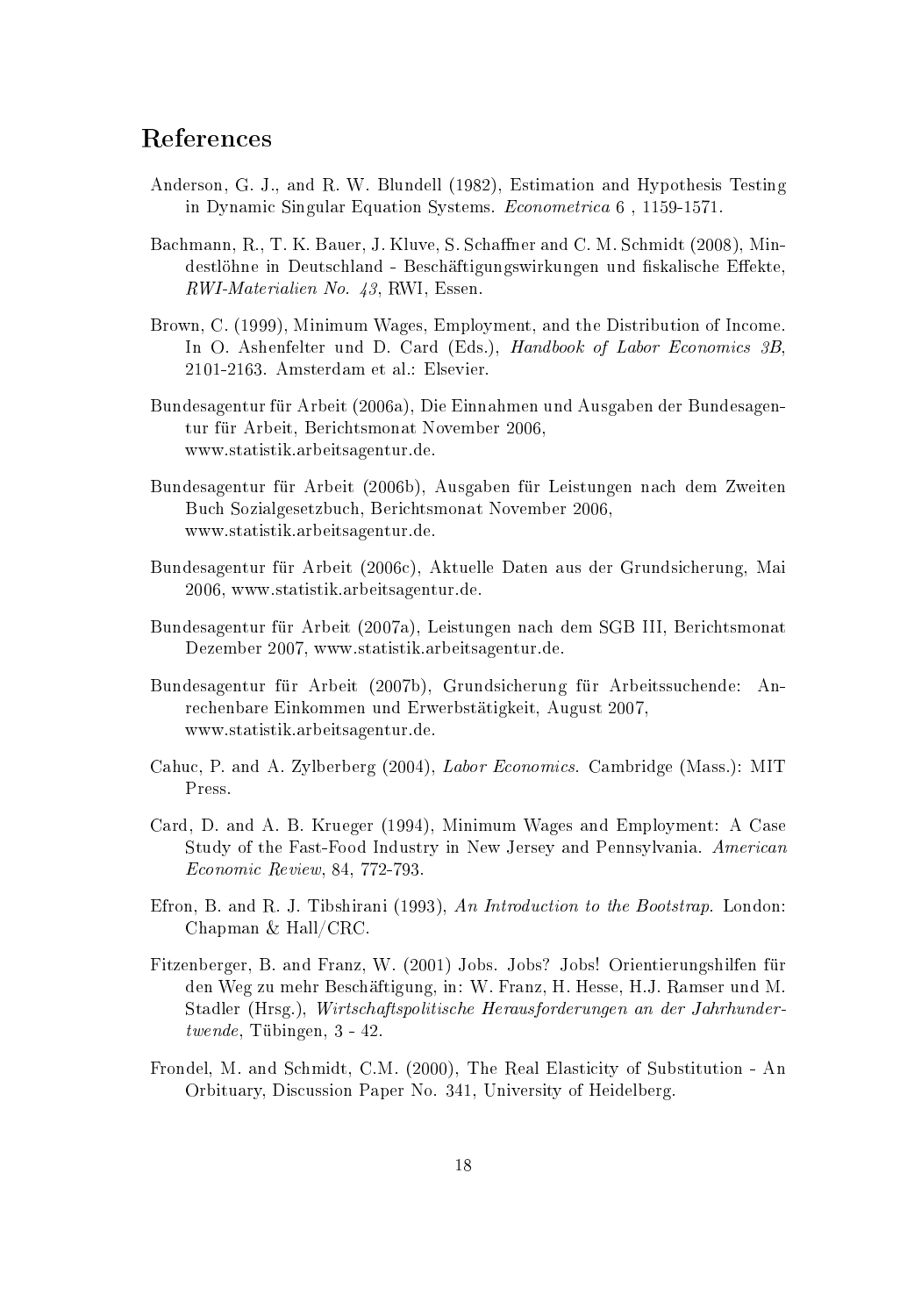- Gebhardt, H., and L. Siemers (2008), Die steuerliche Belastung des deutschen Mittelstands, mimeo., RWI Essen, Essen.
- Hamermesh, D. S. (1993), *Labor Demand*. Princeton (NJ): Princeton University Press.
- Haucap, J., U. Pauly and C. Wey (2007), A Cartel Analysis of the German Labor Institutions and Its Implications for Labor Market Reforms, Journal of Institutional and Theoretical Economics (JITE) 163, 503-516.
- Haucap, J. and C. Wey (2008). Erosion des Flächentarifsystems macht eine Wettbewerbsaufsicht auf dem Arbeitsmarkt notwendig, DIW Wochenbericht 06/2008. 61 65.
- Holmstrom, B., and P. Milgrom (1994), The Firm as an Incentive System. American Economic Review 84, 972-991.
- Jacobi, L. and Schaffner, S. (2008) Does Marginal Employment Substitute Regular Employment? - A Heterogeneous Labour Demand Approach for Germany, Ruhr Economic Papers 56, RWI Essen: Essen.
- Kalina, T. and C. Weinkopf (2006). Ein gesetzlicher Mindestlohn auch in Deutschland?! Modellrechnungen für Stundenlöhne zwischen 5.00 und 7.50  $\in$  - und wie ist es bei den anderen? IAT-Report 2006-06. Institut für Arbeit und Technik (IAT): Gelsenkirchen.
- Kluve, J. and C.M. Schmidt (2008), Mindestlöhne ohne Reue eine aussichtsreiche Option für Deutschland?, Gastbeitrag für www.handelsblatt.com
- Koch, I. and H. Meineken (2004), The Employment Panel of the Federal Employment Agency. Schmollers Jahrbuch, 124, 315-325,
- König, M. and J. Möller (2007), Mindestlohneffekte des Entsendegesetzes? Eine Mikrodatenanalyse für die deutsche Bauwirtschaft, IAB Discussion Paper No.  $30/2007$ . IAB: Nürnberg.
- Labuske, K., and J. Streb (2008), Technological Creativity and Cheap Labour? Explaining the Growing International Competitiveness of German Mechanical Engineering before World War I, German Economic Review 9(1), 65-86.
- Lazear, E., and S. Rosen (1981), Rank-order Tournaments as Optimal Labor Contracts, Journal of Political Economy 89, 841-864.
- Lietmeyer, V., and O. Petzold (2005). Bedingungen und Ziele für eine Reform der Unternehmensbesteuerung, Wirtschaftsdienst 85(9), 590-599.
- Müller, K.U. and V. Steiner (2008), Would a Legal Minimum Wage Reduce Poverty? A microsimulation study for Germany, DIW Discussion Paper 790, DIW:Berlin.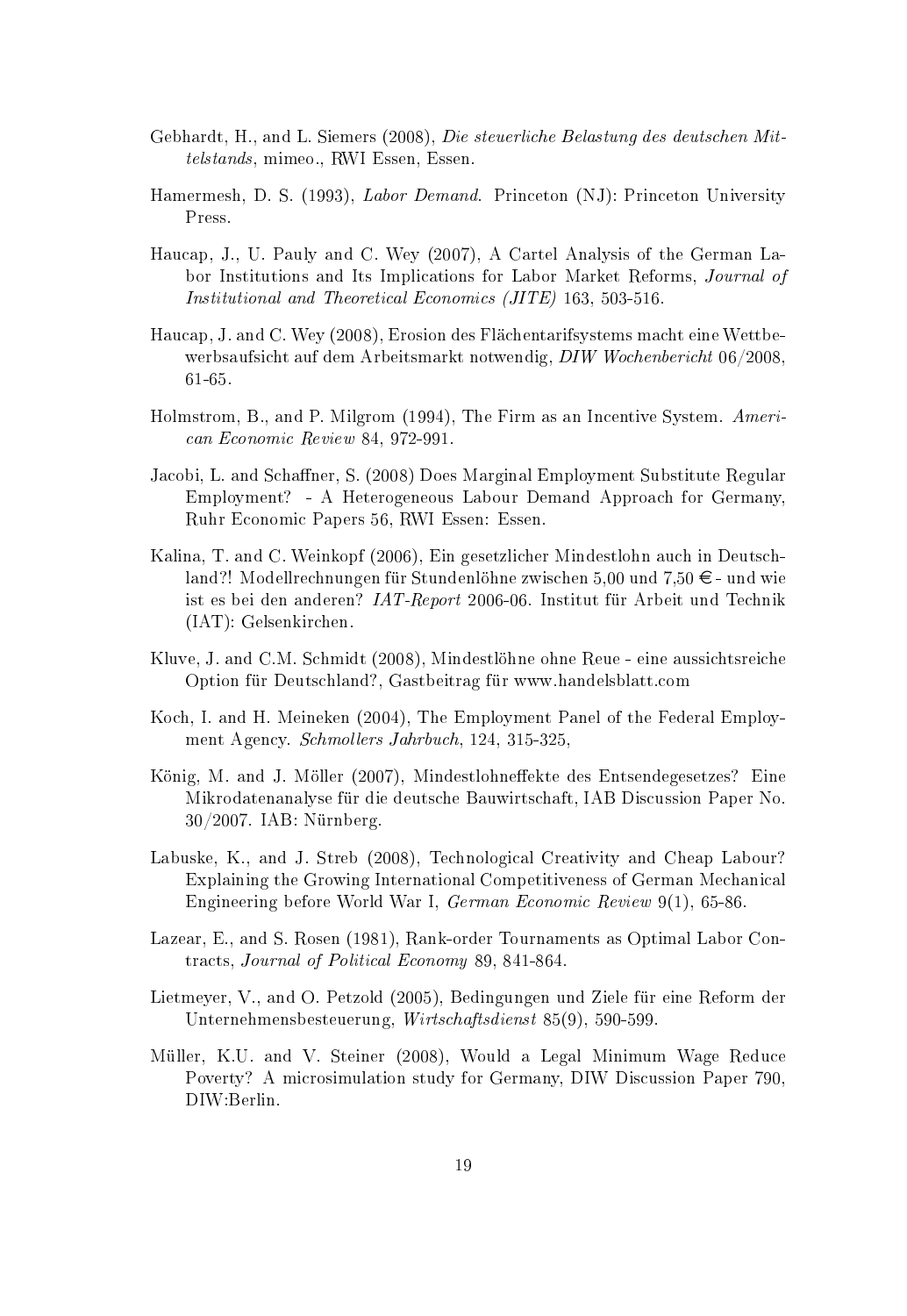- Neumark, D. and W. Wascher (2007), Minimum Wages and Employment. Foundations and Trends in Microeconomics, 1-154.
- Ragnitz, J. and M. Thum (2007), Zur Einführung von Mindestlöhnen: Empirische Relevanz des Niedriglohnsektors. Ifo Dresden berichtet 3/2007, 36-39.
- Rosen, S. (1986), Prizes and Incentives in Elimination Tournaments. American  $Economic\; Review\;76,\,701\mbox{-}715.$
- RWI Essen (2008). Auswirkungen der Einführung des Postmindestlohns Befragung von Unternehmen der Branche Briefdienstleistungen. Projektbericht für das Bundesministerium für Wirtschaft und Technologie, Essen.
- Statistisches Bundesamt (2007a), Jährliche Einkommensteuerstatistik 2003, Fachserie 7.1.1., https://www-ec.destatis.de.
- Statistisches Bundesamt (2007b), Detaillierte Jahresergebnisse 2006, Fachserie 18 Reihe 1.4, https://www-ec.destatis.de.
- Statistisches Bundesamt (2008). Vierteliährliche Kassenergebnisse des öffentlichen Gesamthaushalts: 1.4. Vierteljahr 2007, Fachserie 14, Reihe 2, https://wwwec.destatis.de.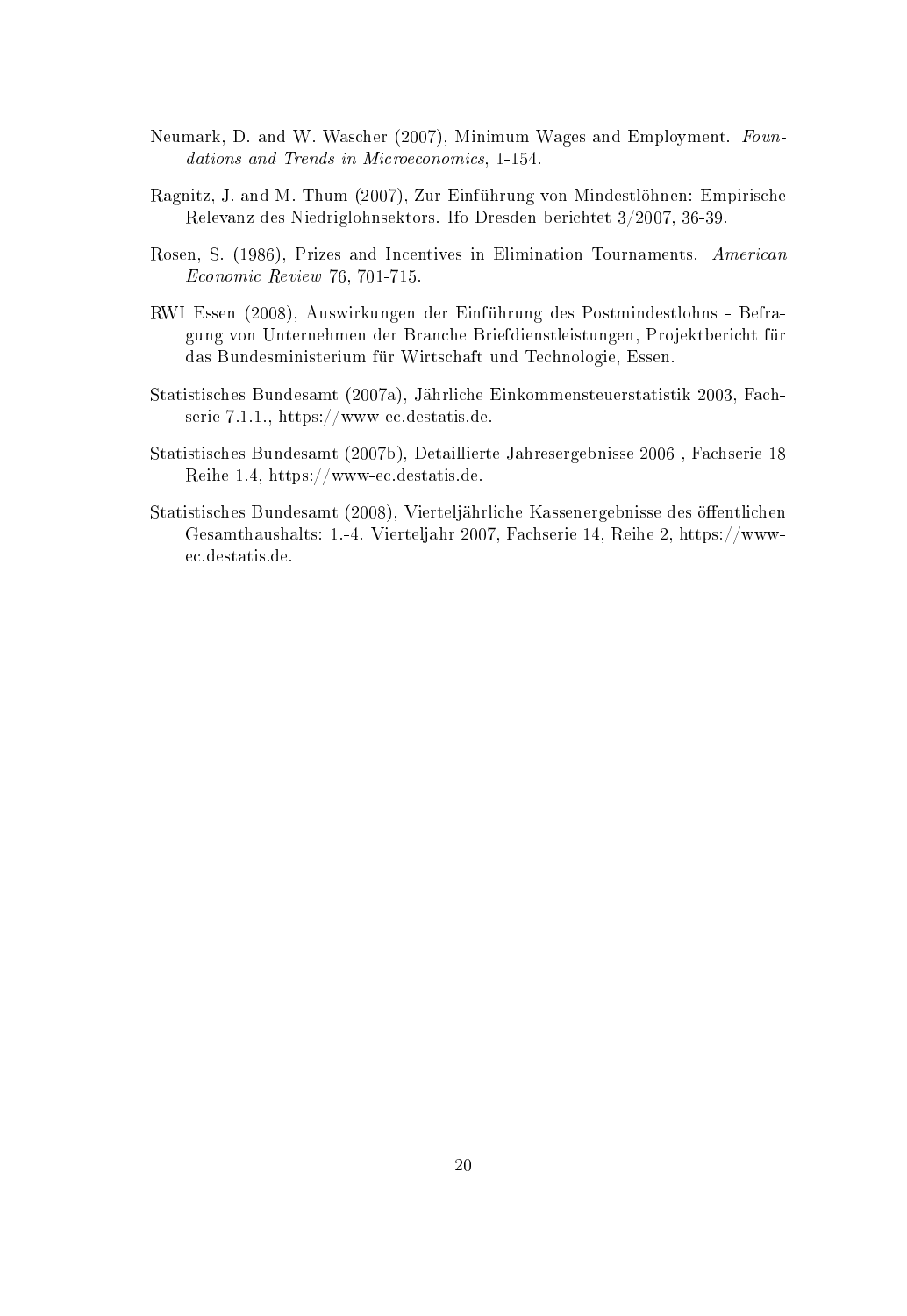|                           |      | Hourly Wages (SOEP) |                   |                   |           |               | BA-Panel  |  |
|---------------------------|------|---------------------|-------------------|-------------------|-----------|---------------|-----------|--|
|                           | Obs. | 10th                | Mean              | 90th              | 90th/10th | Employ-       | Wage      |  |
|                           |      | percentile          |                   | percentile        | ratio     | ment          | sum       |  |
|                           |      | ∣€∣                 | $ \!\!\in\rangle$ | ∣€∣               |           | $[{\rm FTE}]$ | [mill. €] |  |
|                           | (1)  | $\left( 2\right)$   | (3)               | $\left( 4\right)$ | (5)       | (6)           | (7)       |  |
|                           |      |                     |                   |                   |           |               |           |  |
| West Germany              |      |                     |                   |                   |           |               |           |  |
| Marginal                  | 499  | 4.60                | 9.63              | 17.44             | 3.79      | 3,472,464     | 11,193    |  |
| Part-Time                 | 1279 | 6.13                | 13.13             | 21.02             | 3.43      | 3,242,959     | 57,649    |  |
| Low-Skilled               | 611  | 4.05                | 11.96             | 20.32             | 5.02      | 2,059,650     | 50,880    |  |
| Semi-Skilled              | 3666 | 9.02                | 17.06             | 27.47             | 3.05      | 10,800,000    | 348,000   |  |
| High-Skilled              | 112  | 9.33                | 20.09             | 32.76             | 3.51      | 1,582,436     | 79,552    |  |
| Total                     | 6167 | 6.39                | 15.21             | 25.75             | 4.03      | 21,157,509    | 547,275   |  |
|                           |      |                     |                   |                   |           |               |           |  |
| East Germany              |      |                     |                   |                   |           |               |           |  |
| Marginal                  | 104  | 2.94                | 7.95              | 18.06             | 6.14      | 566,845       | 1,351     |  |
| Part-Time                 | 283  | 3.22                | 10.36             | 19.16             | 5.95      | 717,275       | 12,838    |  |
| Low-Skilled               | 144  | 1.85                | 5.78              | 11.82             | 6.38      | 184,580       | 3,436     |  |
| Semi-Skilled              | 1424 | 6.16                | 12.34             | 20.90             | 3.39      | 2,679,850     | 62,365    |  |
| High-Skilled              | 44   | 7.60                | 14.81             | 21.80             | 2.87      | 449,380       | 17,340    |  |
| Total                     | 1999 | 3.91                | 11.28             | 20.04             | 5.12      | 4,597,930     | 97,330    |  |
|                           |      |                     |                   |                   |           |               |           |  |
| Germany                   |      |                     |                   |                   |           |               |           |  |
| Total                     | 8166 | 6.05                | 14.51             | 24.15             | 3.99      | 25,755,439    | 644,605   |  |
| $\alpha$ ------- $\alpha$ |      |                     |                   |                   |           |               |           |  |

Table 1: Employment and Hourly Wages in West and East Germany

Source: Own calculations based on the GSOEP, Wave 2007.

FTE: Full-time equivalents.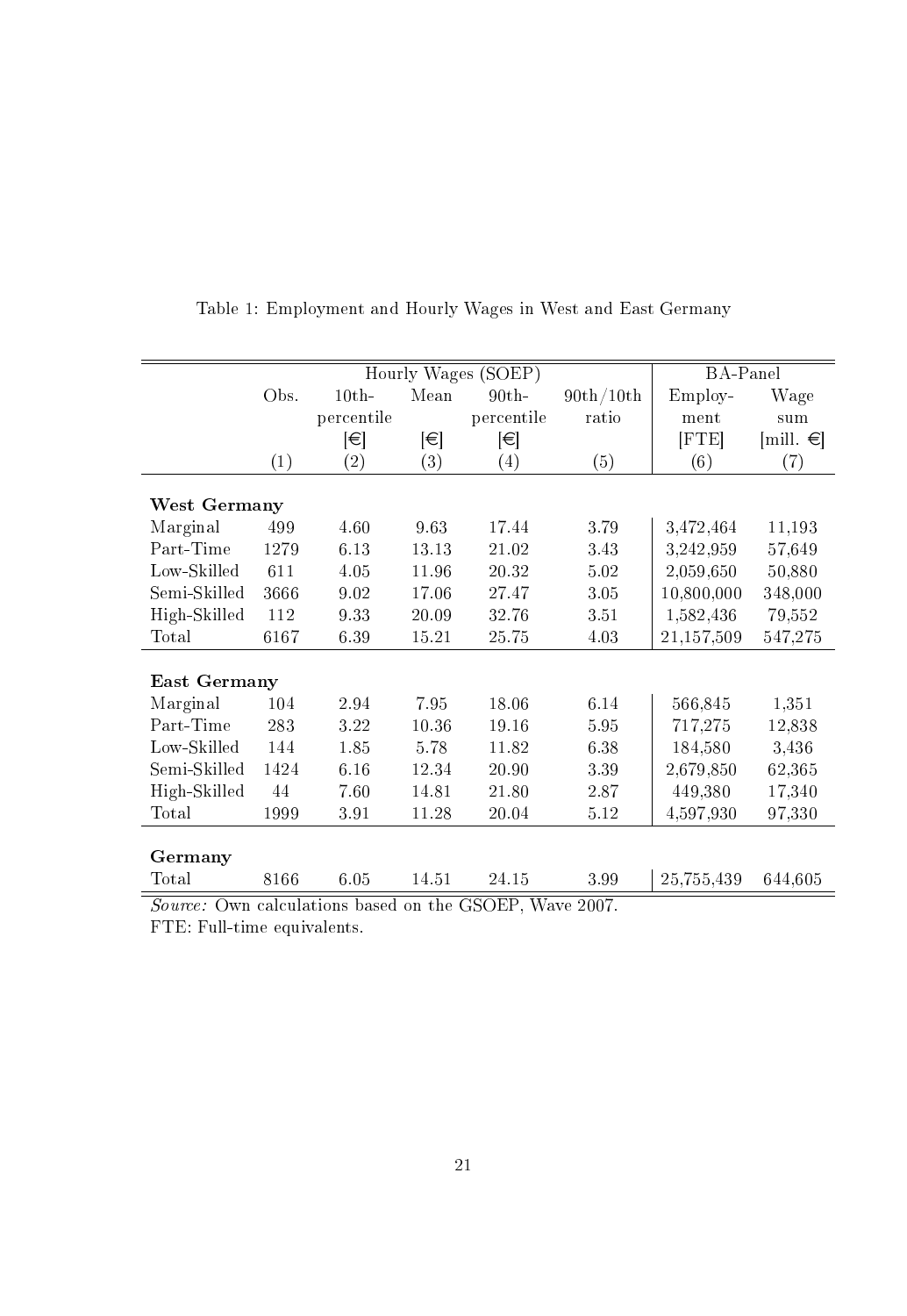| Skill                        |               | Average      | Average                             | Average        | Average        | Wage             |
|------------------------------|---------------|--------------|-------------------------------------|----------------|----------------|------------------|
| Group                        | Share of      | hourly       | hourly                              | hourly         | hourly         | compression      |
|                              | workers       | wage         | wage                                | wage           | wage           |                  |
|                              | below $m_l$   | below $m_l$  | above $m_l$                         | without        | with $m_l$     | [%]              |
|                              | [%]           | $[\in]$      | ∣€                                  | $m_l \in$      | $ \in$         |                  |
| West Germany                 |               |              |                                     |                |                |                  |
|                              |               |              | Minimum Wage $m_l = 5.00 \in$       |                |                |                  |
| Marginal                     | 14.28         | 4.29         | 10.52                               | 9.63           | 9.73           | 1.06             |
| Part-Time                    | 6.62          | 4.03         | 13.77                               | 13.13          | 13.19          | 0.49             |
| Low-Skilled                  | 17.66         | 3.94         | 13.69                               | 11.96          | 12.15          | 1.57             |
| Semi-Skilled                 | 2.00          | 3.98         | 17.33                               | 17.06          | 17.08          | 0.12             |
| High-Skilled                 | 3.63          | 3.66         | 20.71                               | 20.09          | 20.14          | 0.24             |
|                              |               |              | Minimum Wage $m_l = 7.50 \in$       |                |                |                  |
| Marginal                     | 51.32         | 5.76         | 13.71                               | 9.63           | 10.52          | 9.26             |
| Part-Time                    | 15.64         | 5.43         | 14.55                               | 13.13          | 13.45          | 2.46             |
| Low-Skilled                  | 29.51         | 4.86         | 14.94                               | 11.96          | 12.74          | 6.52             |
| Semi-Skilled                 | $5.97\,$      | 5.66         | 17.78                               | 17.06          | 17.17          | 0.64             |
| High-Skilled                 | 5.30          | 4.70         | 20.95                               | 20.09          | 20.24          | 0.74             |
|                              |               |              | Minimum Wage $m_l = 10.00 \in$      |                |                |                  |
| Marginal                     | 74.14         | 6.63         | 18.23                               | 9.63           | 12.13          | 25.92            |
| Part-Time                    | 34.23         | 7.19         | 16.22                               | 13.13          | 14.09          | 7.32             |
| Low-Skilled                  | 46.88         | 6.28         | 16.98                               | 11.96          | 13.71          | 14.57            |
| Semi-Skilled                 | 13.28         | 7.40         | 18.54                               | 17.06          | 17.40          | 2.02             |
| High-Skilled                 | 10.09         | 6.60         | 21.60                               | 20.09          | 20.43          | 1.71             |
|                              |               |              |                                     |                |                |                  |
| East Germany                 |               |              |                                     |                |                |                  |
|                              |               |              | Minimum Wage $m_l = 5.00 \in$       |                |                |                  |
| Marginal                     | 30.90         | 3.55         | 9.91                                | 7.95           | 8.39           | 5.62             |
| Part-Time                    | 17.53         | 3.25         | 11.87                               | 10.36          | 10.66          | 2.96             |
| Low-Skilled                  | 56.43         | 2.74         | 9.71                                | 5.78           | 7.05           | 22.05            |
| Semi-Skilled                 | 6.39          | 3.31         | 12.95                               | 12.34          | 12.44          | 0.87             |
| High-Skilled                 | 0.97          | 4.89         | 14.91                               | 14.81          | 14.81          | 0.01             |
|                              |               |              | $Minimum\ Wage\ m_l = 7.50\epsilon$ |                |                |                  |
| Marginal                     | 62.07         | 4.90         | 12.93                               | 795            | 9.56           | 20.27            |
| Part-Time                    | 35.65         | $4.86\,$     | 13.40                               | 10.36          | 11.30          | 9.07             |
| Low-Skilled                  | 72.36         | 3.62         | 11.43                               | 5.78           | 8.59           | 48.57            |
| Semi-Skilled<br>High-Skilled | 22.63<br>8.93 | 5.69<br>6.30 | 14.28<br>15.65                      | 12.34<br>14.81 | 12.74<br>14.92 | 3.32<br>$0.72\,$ |
|                              |               |              | Minimum Wage $m_l = 10.00 \in$      |                |                |                  |
| Marginal                     | 79.51         | 5.84         | 16.14                               | 7.95           | 11.26          | 41.66            |
| Part-Time                    | 58.12         | 6.39         | 15.86                               | 10.36          | 12.45          | 20.26            |
| Low-Skilled                  | 83.34         | 4.26         | 13.35                               | 5.78           | 10.56          | 82.72            |
| Semi-Skilled                 | 39.39         | 6.99         | 15.81                               | 12.34          | 13.52          | 9.62             |
| High-Skilled                 | 22.90         | 7.30         | 17.04                               | 14.81          | 15.43          | 4.17             |
|                              |               |              |                                     |                |                |                  |

Table 2: Minimum Wages and Wage Compression

Source: Own calculations based on the GSOEP, Wave 2007.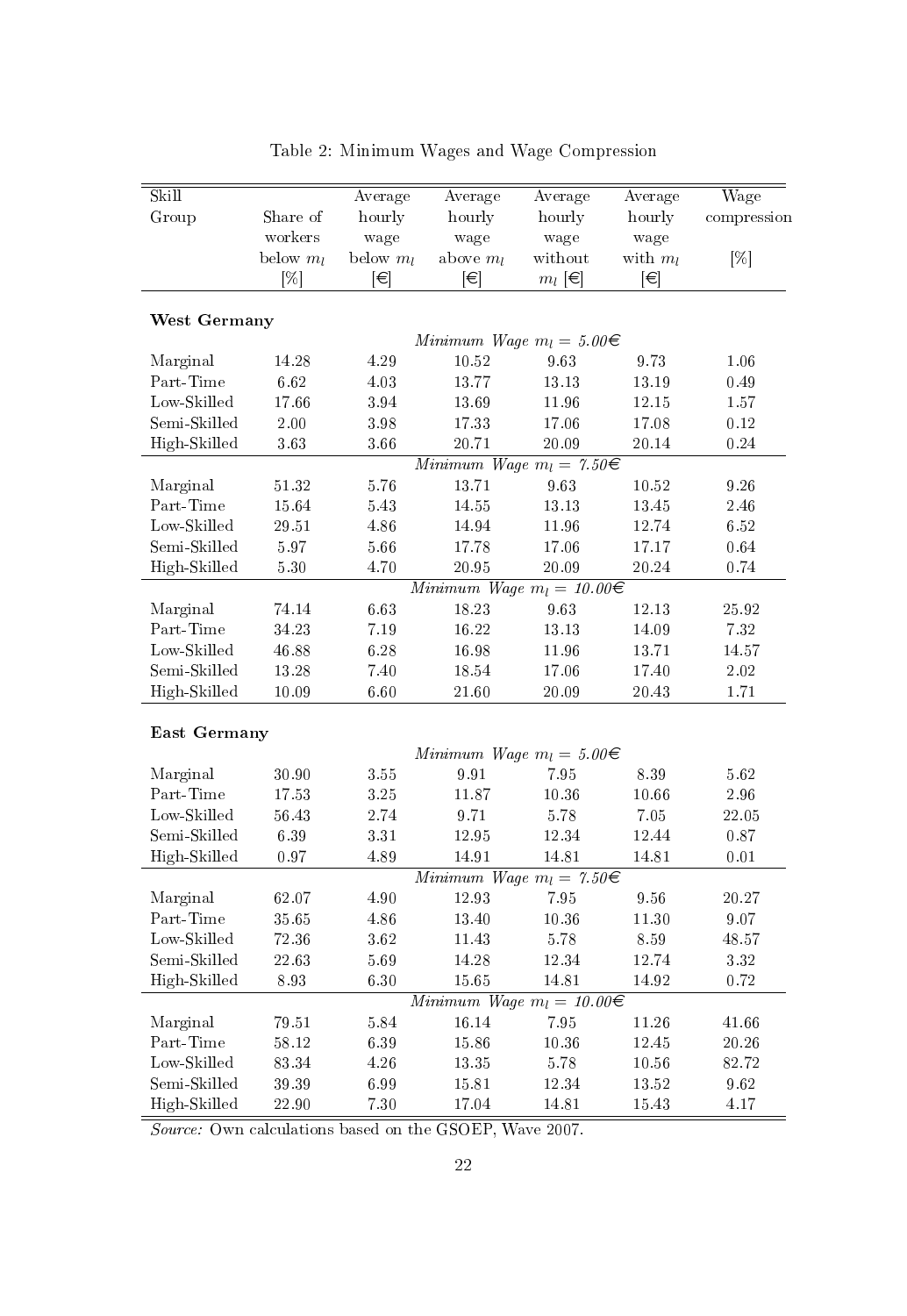| Percentage     | With respect to a percentage change |                    |                             |                    |                    |
|----------------|-------------------------------------|--------------------|-----------------------------|--------------------|--------------------|
| change in the  | in the wage of:                     |                    |                             |                    |                    |
| employment of: | Marginal                            | Part-Time          | $_{\rm Low\text{-}Skilled}$ | Semi-Skilled       | High-Skilled       |
|                |                                     |                    |                             |                    |                    |
| West Germany   |                                     |                    |                             |                    |                    |
| Marginal       | $-0.889^{\dagger}$                  | 0.058              | $0.146^{\dagger}$           | $0.456^{\dagger}$  | 0.026              |
|                | (0.040)                             | (0.057)            | (0.069)                     | (0.100)            | (0.074)            |
|                | $[-0.005]$                          | $[-0.019]$         | $[-0.020]$                  | $[-0.129]$         | $[-0.029]$         |
| Part-Time      | 0.015                               | $-0.644^{\dagger}$ | 0.033                       | $0.268^{\dagger}$  | $0.125^{\dagger}$  |
|                | (0.015)                             | (0.066)            | (0.057)                     | (0.112)            | (0.055)            |
|                | $[-0.005]$                          | $[-0.019]$         | $[-0.020]$                  | $[-0.129]$         | $[-0.029]$         |
| Low-Skilled    | $0.039^{\dagger}$                   | 0.036              | $-0.861^{\dagger}$          | $0.479^{\dagger}$  | $0.104^{\dagger}$  |
|                | (0.018)                             | (0.054)            | (0.067)                     | (0.089)            | (0.049)            |
|                | $[-0.005]$                          | $[-0.019]$         | $[-0.020]$                  | $[-0.129]$         | $[-0.029]$         |
| Semi-Skilled   | $0.019^{\dagger}$                   | $0.045^{\dagger}$  | $0.075^{\dagger}$           | $-0.388^{\dagger}$ | $0.046^{\dagger}$  |
|                | (0.005)                             | (0.023)            | (0.016)                     | (0.038)            | (0.023)            |
|                | $[-0.005]$                          | $[-0.019]$         | $[-0.020]$                  | $[-0.129]$         | $[-0.029]$         |
| High-Skilled   | 0.005                               | $0.087^{\dagger}$  | $0.069^{\dagger}$           | $0.192^{\dagger}$  | $-0.556^{\dagger}$ |
|                | (0.014)                             | (0.039)            | (0.031)                     | (0.092)            | (0.087)            |
|                | $[-0.005]$                          | $[-0.019]$         | $[-0.020]$                  | $[-0.129]$         | $[-0.029]$         |
|                |                                     |                    |                             |                    |                    |
| East Germany   |                                     |                    |                             |                    |                    |
| Marginal       | $-0.733^{\dagger}$                  | 0.091              | 0.120                       | 0.284              | 0.033              |
|                | (0.091)                             | (0.063)            | (0.119)                     | (0.264)            | (0.246)            |
|                | $[-0.003]$                          | $[-0.025]$         | $[-0.008]$                  | $[-0.133]$         | $[-0.036]$         |
| Part Time      | 0.011                               | $-0.728^{\dagger}$ | $-0.024$                    | $0.418^{\dagger}$  | $0.117^{\dagger}$  |
|                | (0.008)                             | (0.049)            | (0.018)                     | (0.064)            | (0.039)            |
|                | $[-0.003]$                          | $[-0.025]$         | $[-0.008]$                  | $[-0.133]$         | $[-0.036]$         |
| Low-Skilled    | 0.045                               | $-0.074$           | $-0.638^{\dagger}$          | $0.609^{\dagger}$  | $-0.147$           |
|                | (0.042)                             | (0.053)            | (0.123)                     | (0.174)            | (0.156)            |
|                | $[-0.003]$                          | $[-0.025]$         | $[-0.008]$                  | $[-0.133]$         | $[-0.036]$         |
| Semi-Skilled   | 0.007                               | $0.081^{\dagger}$  | $0.036^{\dagger}$           | $-0.422^{\dagger}$ | $0.093^{\dagger}$  |
|                | (0.006)                             | (0.021)            | (0.011)                     | (0.033)            | (0.029)            |
|                | $[-0.003]$                          | $[-0.025]$         | $[-0.008]$                  | $[-0.133]$         | $[-0.036]$         |
| High-Skilled   | 0.003                               | $0.082^{\dagger}$  | $-0.032$                    | 0.330 <sup>†</sup> | $-0.588^{\dagger}$ |
|                | (0.019)                             | (0.032)            | (0.035)                     | (0.088)            | (0.098)            |
|                | $[-0.003]$                          | $[-0.025]$         | $[-0.008]$                  | $[-0.133]$         | $[-0.036]$         |

Table 3: Uncompensated elasticities of substitution

Source: Jacobi and Schaffner (2008), Tables 2 and 3, and own calculations. Boot-strapped standard errors in parentheses. Output effect in brackets.

<sup>†</sup>: Statistically significant at least at the 5%-level.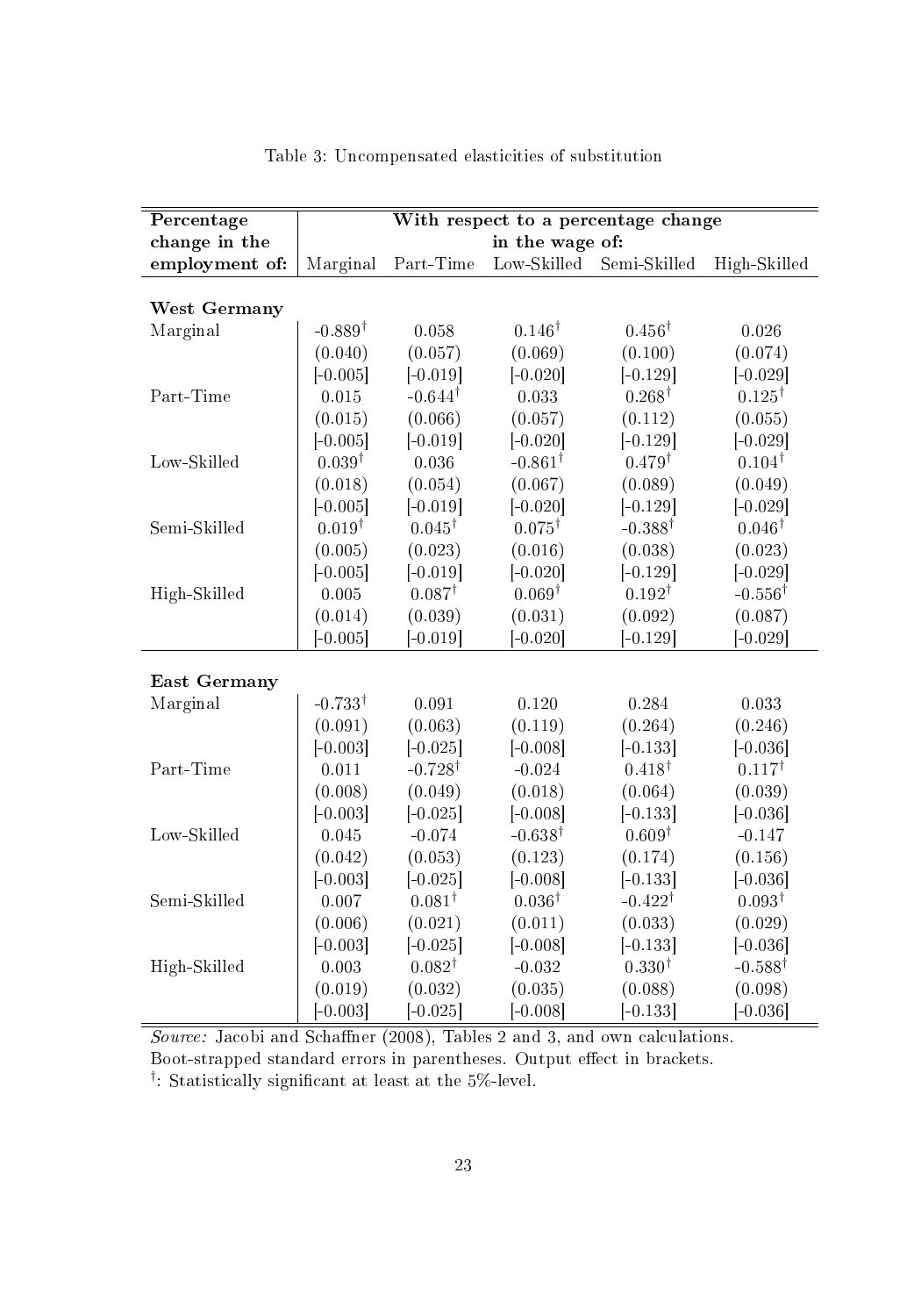| Worker       |                          | Minimum Wage $m_l =$     |                             |
|--------------|--------------------------|--------------------------|-----------------------------|
| Group        | $5.00\in$                | $7.50 \in$               | $10.00 \in$                 |
|              |                          |                          |                             |
| West Germany |                          |                          |                             |
| Marginal     | 47,472                   | $-172,384$               | $-622,237$                  |
|              | [40, 053; 54, 891]       | $[-210, 161, -134, 607]$ | $[-714, 993, -529, 481]$    |
|              | $(-2, 458)$              | $(-11, 820)$             | $(-31, 337)$                |
| Part-Time    | $-8,014$                 | $-33,402$                | $-102,138$                  |
|              | $[-13,960,-2,068]$       | $[-59, 463, -7, 341]$    | $[-163, 355, -40, 921]$     |
|              | $(-2, 249)$              | $(-10, 816)$             | $(-28, 674)$                |
| Low-Skilled  | $-110,745$               | $-180,947$               | $-286,420$                  |
|              | $[-114, 349, 107, 142]$  | $[-195, 631, -166, 262]$ | $[-318, 779; -254, 060]$    |
|              | $(-1, 369)$              | $(-6, 584)$              | $(-17, 454)$                |
| Semi-Skilled | $-284, 464$              | $-238,423$               | $-169,402$                  |
|              | $[-289, 627, -279, 301]$ | $[-260, 937, -215, 909]$ | $[-222, 992, -115, 812]$    |
|              | $(-7, 288)$              | $(-35,048)$              | $(-92, 916)$                |
| High-Skilled | $-6,345$                 | $-391$                   | 12,006                      |
|              | $[-7,661; -5,028]$       | $[-6, 425; 5, 643]$      | $[-2,518;26,530]$           |
|              | $(-1,093)$               | $(-5, 257)$              | $(-13,938)$                 |
| Total        | $-362,096$               | $-625,547$               | $-1,168,190$                |
|              | $[-385, 544, -338, 649]$ | $[-732, 617, -518, 476]$ | $[-1, 422, 636, -913, 744]$ |
|              | $(-14, 458)$             | $(-69, 525)$             | (.184,318)                  |
|              |                          |                          |                             |
| East Germany |                          |                          |                             |
| Marginal     | $-19,783$                | $-54,549$                | $-102,476$                  |
|              | $[-47, 415; 7, 849]$     | $[-102, 476, 6, 381]$    | $[-203, 082, -1, 870]$      |
|              | $(-2, 154)$              | $(-6, 394)$              | $(-15, 175)$                |
| Part-Time    | $-17,513$                | $-44,803$                | $-85,467$                   |
|              | $[-22, 780; -12, 246]$   | $[-85, 467; -33, 232]$   | $[-104, 640; -66, 295]$     |
|              | $(-2, 791)$              | $(-8, 286)$              | $(-19, 665)$                |
| Low-Skilled  | $-32,976$                | $-59,865$                | $-92,007$                   |
|              | $[-42, 212; -23, 739]$   | $[-92,007; -39,691]$     | $[-125, 068; -58, 946]$     |
|              | $(-684)$                 | $(-2,029)$               | $(-4, 815)$                 |
| Semi-Skilled | $-78,226$                | $-63,057$                | $-64,440$                   |
|              | $[-89, 879, -66, 572]$   | $[-64, 440, -37, 610]$   | $[-106, 261, -22, 619]$     |
|              | $(-10,074)$              | $(-29, 902)$             | $(-70, 965)$                |
| High-Skilled | $-12,893$                | $-12,581$                | $-12,921$                   |
|              | $[-19, 712, -6, 073]$    | $[-12, 921; 2, 570]$     | $[-38, 267; 12, 425]$       |
|              | $(-1, 705)$              | $(-5,061)$               | $(-12, 011)$                |
| Total        | $-161,391$               | $-234,855$               | $-357,311$                  |
|              | $[-221, 999, -100, 782]$ | $[-357, 311, -101, 582]$ | $[-577, 317, -137, 304]$    |
|              | $(-17, 408)$             | $(-51, 672)$             | $(-122, 630)$               |

Table 4: Employment Effects of Minimum Wages

Source: Own calculations based on the elasticities reported in Jacobi and Schaffner (2008). 95 percent confidence intervals in brackets. Output effects in parentheses.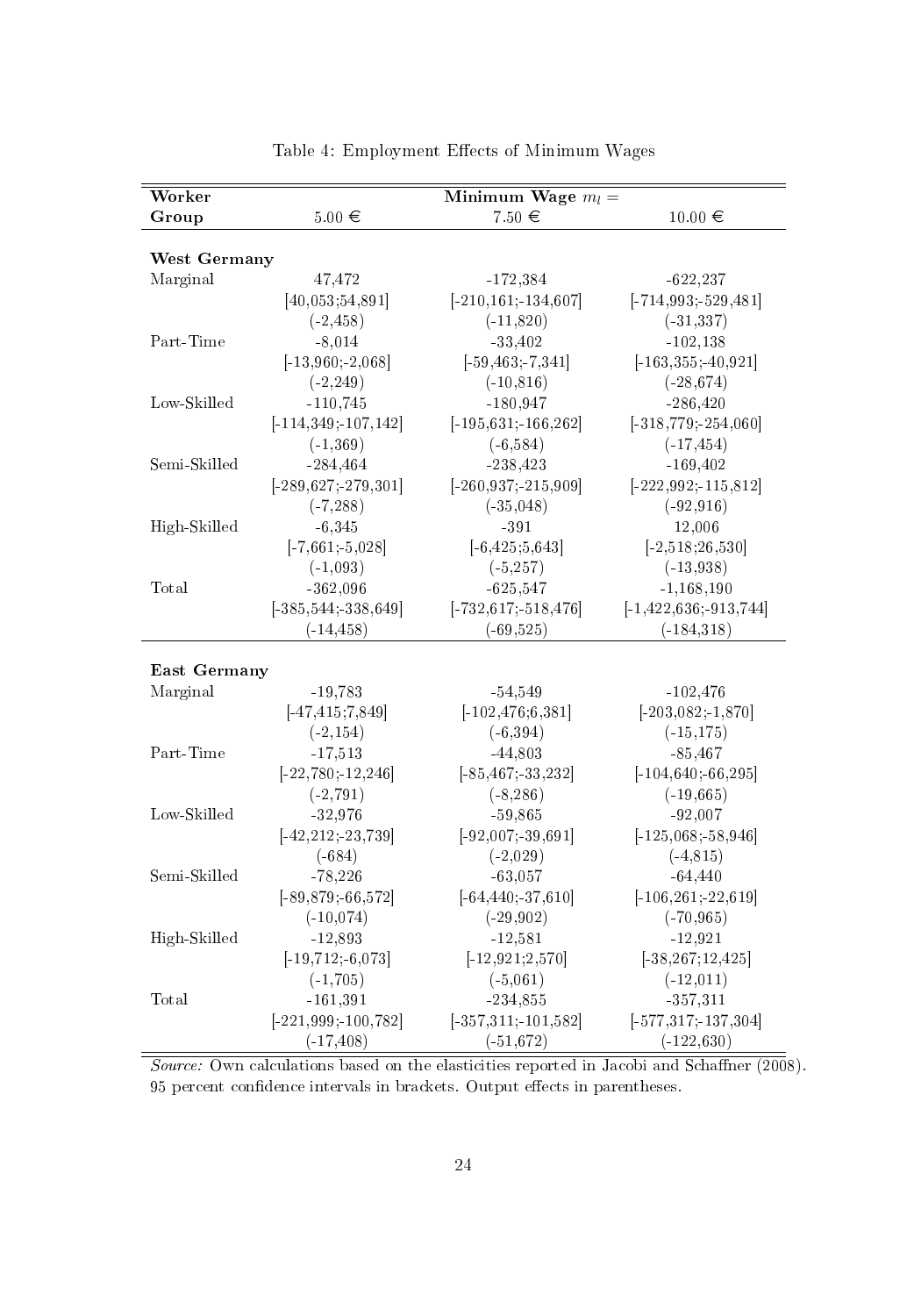|                           |                      | Minimum Wage         |                       |
|---------------------------|----------------------|----------------------|-----------------------|
|                           | $5.00 \in$           | $7.50 \in$           | $10.00 \in$           |
| Income and Solidarity Tax | -361                 | 124                  | 1.147                 |
|                           | $[-461, 261]$        | $[-168; 416]$        | [541; 1, 752]         |
| Social Security           | $-2,516$             | 653                  | 7,032                 |
|                           | $[-3,078; -1,954]$   | $[-1,064;2,370]$     | [3,352;10,647]        |
| Corporate Taxes           | $-1,085$             | $-3,475$             | $-8,209$              |
|                           | $[-655; -1, 515]$    | $[-2, 159, -4, 791]$ | $[-5, 408; -11, 010]$ |
| Unemployment Benefits     |                      |                      |                       |
| ALG I                     | $-2,789$             | $-4.584$             | $-8,128$              |
|                           | $[-3, 237, 2, 341]$  | $[-5,807; -3,303]$   | $[-10,656; -5,600]$   |
| ALG II                    | $-3.920$             | $-6,443$             | $-11,423$             |
|                           | $[-4, 549, -3, 291]$ | $[-8, 162, -4, 643]$ | $[-14, 976, 7, 870]$  |
| Wage Subsidies            | 580                  | 1.528                | 3,190                 |
|                           | [597;565]            | [1,598;1,457]        | [3,339;3,041]         |
| Total                     | $-10,090$            | $-12,197$            | $-16,391$             |
|                           | $(5.28\%)$           | (16.73%)             | $(31.99\%)$           |

Table 5: Fiscal Effects of Minimum Wages (in Mill.  $\epsilon$ )

Source: Own calculations. 95 percent confidence intervals in brackets. Shares of output effects in parentheses.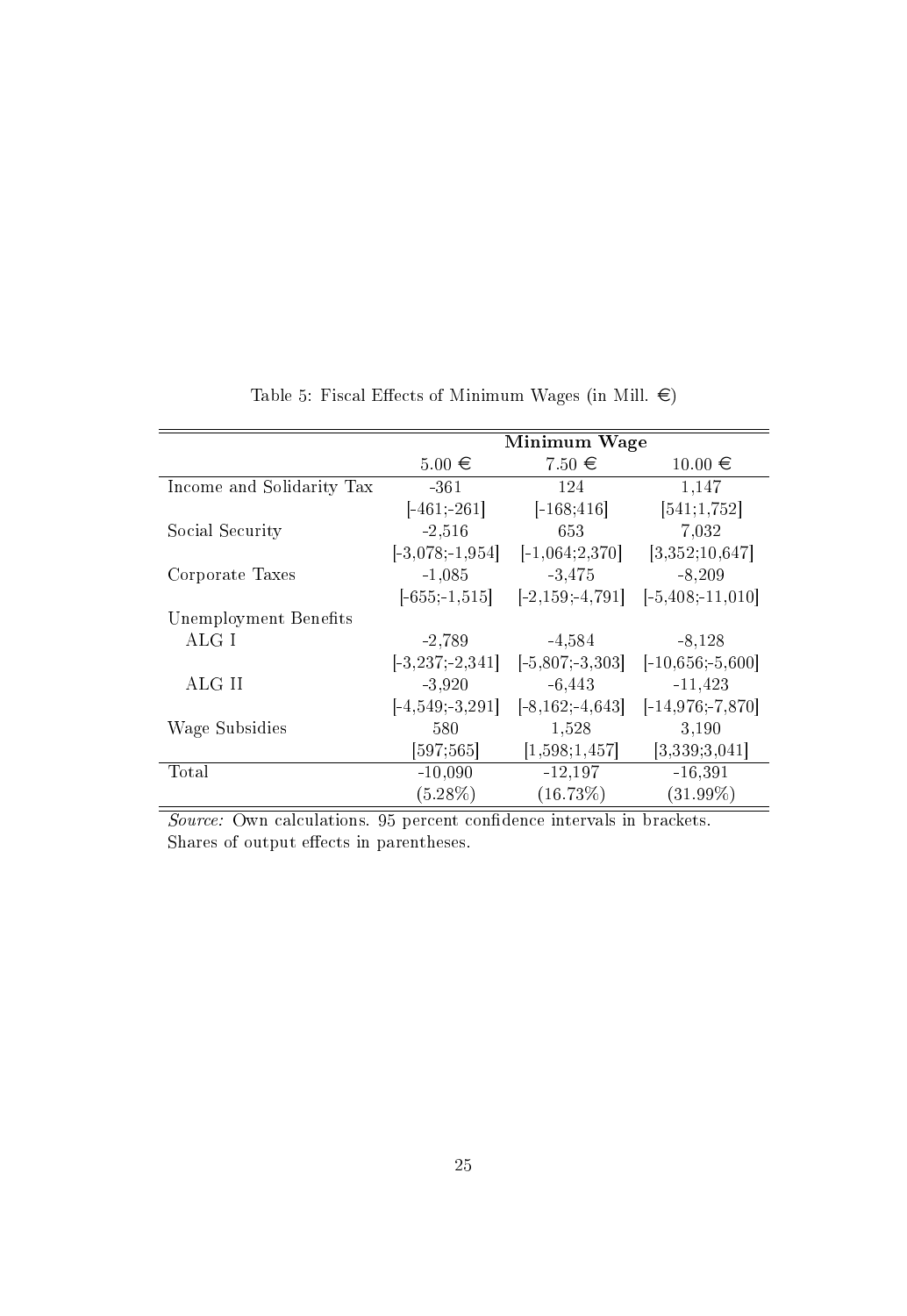#### Estimation of price-elasticities of labor demand  $\mathbf{A}$

Following Jacobi and Schaffner (2008), we postulate a system of cost share equations that is derived from a standard translog cost function,

$$
S_{it} = \beta_i + \sum_{j=1}^{5} \beta_{ij} \ln w_{jt} + \beta_{iy} \ln Y_t + \beta_{ik} \ln K_t + \beta_{iv} \ln V_t + \beta_{it} Q_t + u_{it}, \quad (6)
$$

where  $S_{it}$  is the wage bill of workers of group  $i = 1, \ldots, 5$ , expressed as a share of the overall wage costs in an industry at time t, while  $w_i$  indicates the wage of group j, output is represented by  $Y_t$ ,  $K_t$  is the capital stock,  $V_t$  intermediate input,  $Q_t$  a vector of period dummies, and  $u_{it}$  a random disturbance term. Thus, capital and intermediate inputs are treated as quasi-fixed inputs and output is held constant as well. Since the shares  $S_{it}$  always sum to unity, each of the share equations can be expressed as a linear combination of the others. Therefore the system of share equations is singular and cannot be estimated without additional identifying restrictions. Typically, one of the equations is omitted and the following conditions, which are implied by the linear homogeneity of the cost function, are taken into account:

$$
\sum_{i=1}^{5} S_i = 1 \tag{7}
$$

and

$$
\sum_{i=1}^{5} \beta_i = \sum_{j=1}^{5} \beta_{ij} = \sum_{i=1}^{5} \beta_{ix} = 0 \qquad \forall x = y, k, v, t.
$$
 (8)

The static model specified in equation (6) assumes that firms always produce on their long-run optimal level, i.e. it is assumed that costs are minimized with respect to all input factors and that adjustment occurs instantaneously and without costs. The assumption of instantaneous adjustment, however, does not appear to be realistic, because firms have incomplete information on future input and output prices. Furthermore, the adjustment of output and employment in reaction to price changes involves costs such as hiring and firing costs or costs for firm-specific training. Because of these costs, adjustment is typically delayed, leading to an autocorrelation of the error terms of the cost function as well as the share equations.

To take adjustment costs into account, Jacobi and Schaffner (2008) employ the General Error Correction Model (GECM) proposed by Anderson and Blundell (1982). Under the assumption that the lag structures of the dependent and independent variables are the same, specification tests suggest that the best-fitting dynamic specification of the GECM includes only one lag. Using the summing-up conditions,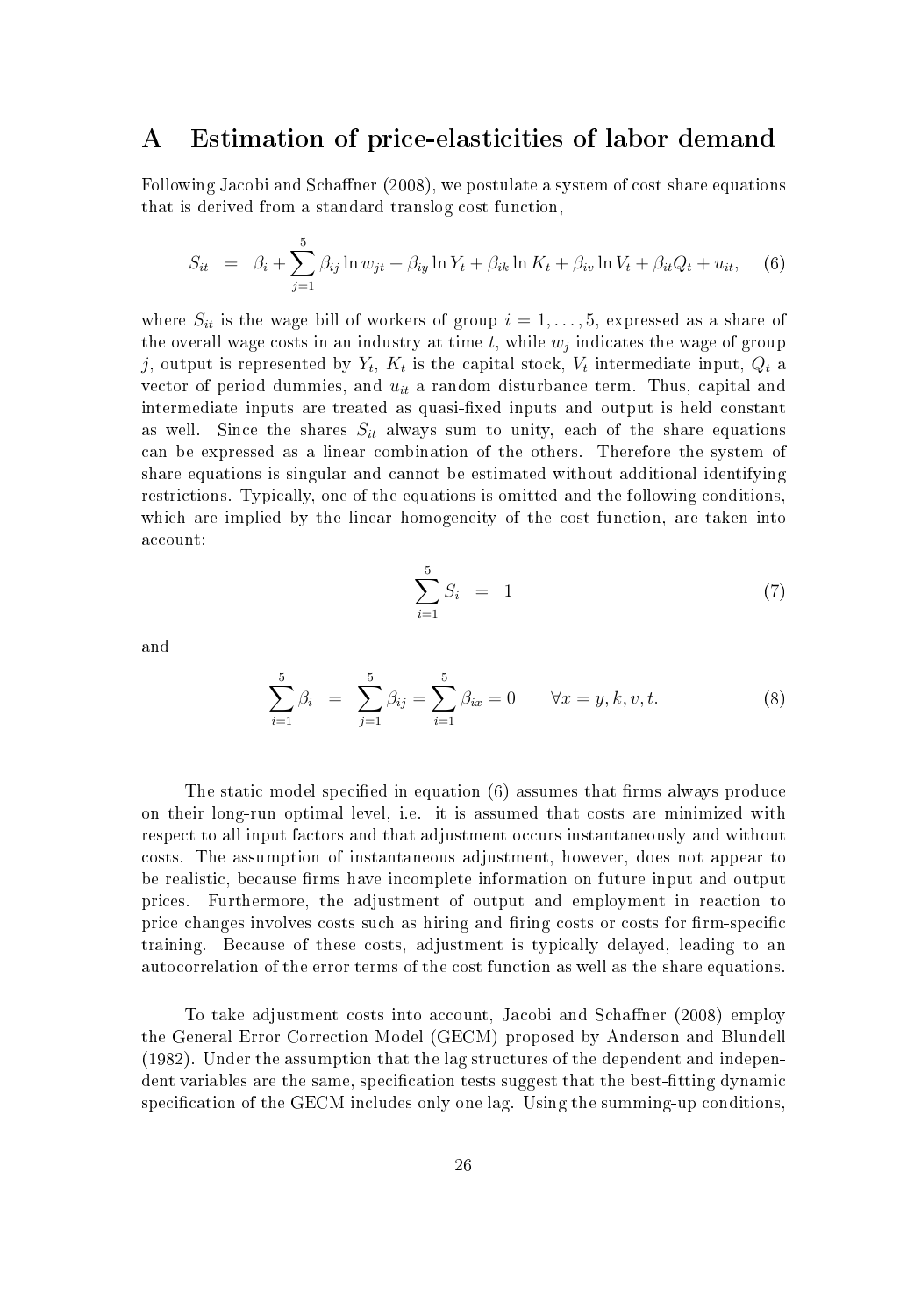Jacobi and Schaffner (2008) leave out the last cost share equation and estimate the following model

$$
\Delta S_{it} = \sum_{j=1}^{5} a_{ij} \Delta \ln w_{jt} + \sum_{x} a_{ix} \Delta \ln x_t
$$
  
-
$$
\sum_{j=1}^{4} \left[ d_{ij} \left( S_{j,t-1} - \beta_j - \sum_{k=1}^{4} \beta_{jk} \ln \frac{w_{k,t-1}}{w_{5,t-1}} - \sum_{x} \beta_{ix} \ln x_{t-1} \right) \right]
$$
  
+
$$
u_{it}
$$
(9)

for  $i=1,\ldots,4$  . The authors use a fixed-effects approach to account for heterogeneity on the industry level and seasonal effects. Based on model (9), the own-price  $(\eta_{ii})$ and cross-price elasticities  $(\eta_{ij})$  of factor demand can be calculated as:

$$
\eta_{ij} = \frac{\beta_{ij}}{S_i} + S_j \qquad \forall i \neq j \tag{10}
$$

$$
\eta_{ii} = \frac{\beta_{ii}}{S_i} + S_i - 1 \qquad \forall i \tag{11}
$$

The estimates are performed using different data sources. Information on employment and wages on the industry level is taken from the *Employment Panel*, a 2% sample drawn from quarterly employment statistics of the Federal Employment Agency, which registers all individuals subject to social security contribution at a given date (see Koch and Meineken, 2004). Note that the data does not cover civil servants and most self-employed individuals. The empirical analysis of Jacobi and Schaffner (2008) covers the period from the 2nd quarter of 1999, which is the first wave with information on marginal part-time workers, to the fourth quarter of 2005.

The data set contains roughly 226,000 individuals, providing information on basic individual characteristics, occupational characteristics and some characteristics of the establishment. Wages are censored above by the assessment threshold for social security contributions ("Bemessungsgrenze"). Median wages are, however, not affected by censoring. Missing information on the level of education is imputed using information of previous or subsequent waves (for non-students only). Furthermore, individual data is aggregated on the 2-digit industry level, excluding agriculture, fishery, forestry, mining, and private households to guarantee reliable figures for each cell. Due to the smaller sample size, more industries have to be grouped in Eastern Germany. The final data set used for estimation represents a panel of 27 waves and 40 industries for West and 23 industries for East Germany.

To generate the total number of full-time equivalent employees and the medium gross wage per hour by employment category for each wave and industry, Jacobi and Schaffner (2008) merged the Employment Sample with data on working hours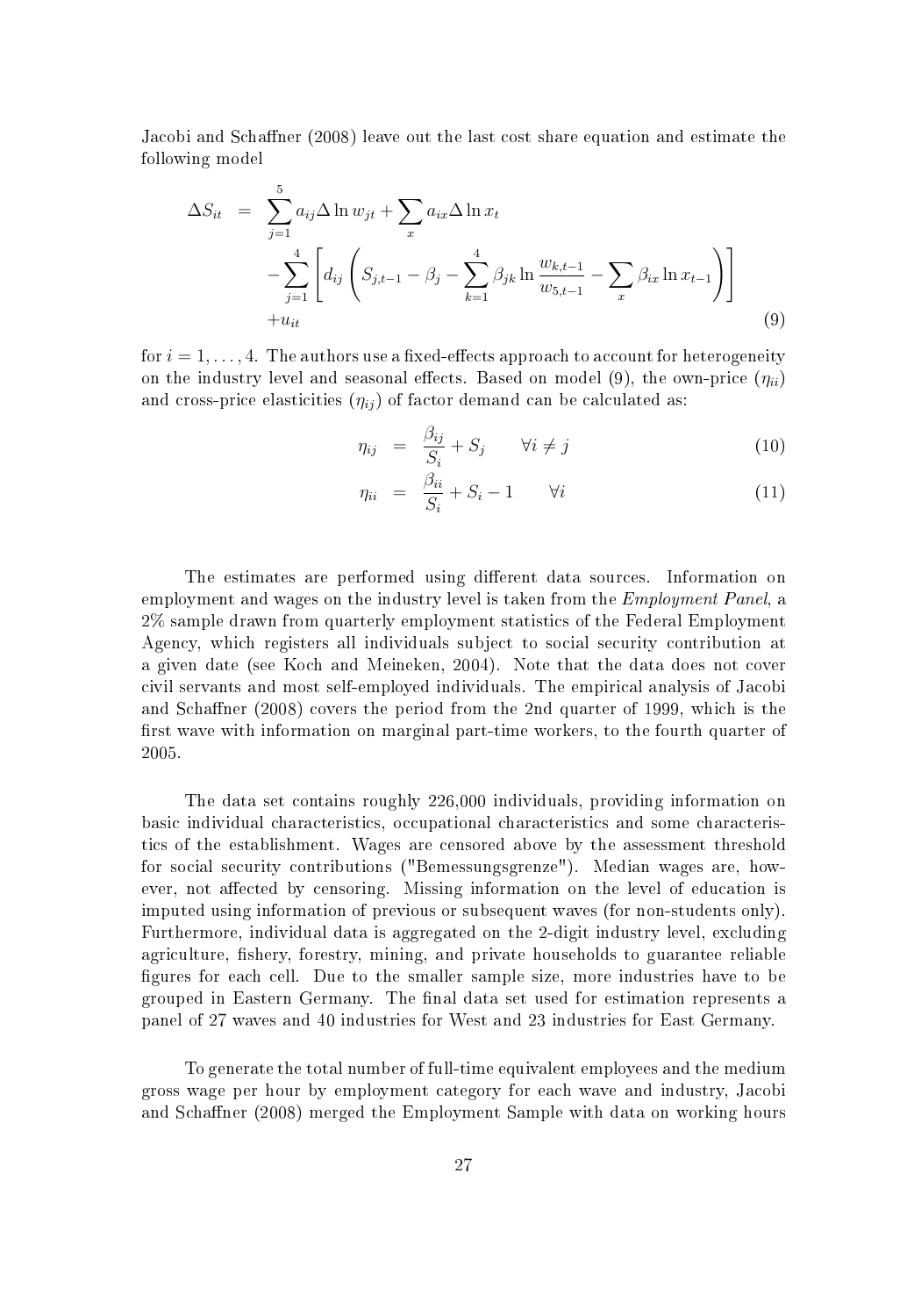from the Microcensus. Because the Microcensus provides data only on a yearly basis, the same information on working hours is used for each wave within a given year.

Data on the output (gross value added), the net capital stock, intermediate inputs, and deflators on the 2-digit industry level are taken from national accounts (Statistisches Bundesamt, 2007b). Because information is not available on the regional level, the authors use the same national data for West and East Germany. Quarterly data on the net capital stock is not available. Therefore, quarterly data of investment is used assuming that depreciation is constant within each year. All variables are measured in constant prices of the year 2000.

#### Β Taking the output effect into account

Additionally to the approach of Jacobi and Schaffner (2008), we estimate uncompensated elasticities. In a translog cost function approach, profit functions have to be estimated simultaneously to quantify output effects. Because of the lack of adequate profit data, we rely on the approach of Fitzenberger and Franz (2001) who estimate output effects without a profit function.

Their approach is based on the commodity demand  $Y$  in an industry, which is defined as an isoelastic function of the output price  $p$ .

$$
\ln(Y) = \ln(D) + \eta \cdot \ln(p),\tag{12}
$$

where  $D$  is an industry- and time-specific autonomous demand term. It is assumed that firms (industries) maximize their profits under monopolistic competition:

$$
max p(Y) \cdot Y - C(Y),
$$

where  $C(Y)$  is the cost function and  $p(Y)$  is the inverse function of (12). The firstorder condition is

$$
\frac{Y^{1/\eta}}{D^{1/\eta}} \left(1 + \frac{1}{\eta}\right) = \frac{dC(Y)}{dY} = MC
$$

$$
\Rightarrow \eta = \frac{d\ln(Y)}{d\ln(MC)},
$$

where  $MC$  are the marginal costs of production. Under the assumption of a constant elasticity  $\eta$ , the output elasticity with respect to a change of the wage in group k,  $\eta_{Yk}$ , can be written as

$$
\eta_{Yk} = \frac{\partial \ln(Y)}{\partial \ln(w_k)} = \frac{\partial \ln(Y)}{\partial \ln(MC)} \cdot \frac{\partial \ln(MC)}{\partial \ln(w_k)} = \eta \cdot \frac{\partial \ln(MC)}{\partial \ln(w_k)}.
$$

The advantage of this approach is that it is only necessary to estimate  $\frac{\partial \ln(MC)}{\partial \ln(w_k)}$  and the demand elasticity  $\eta$  instead of the profit function.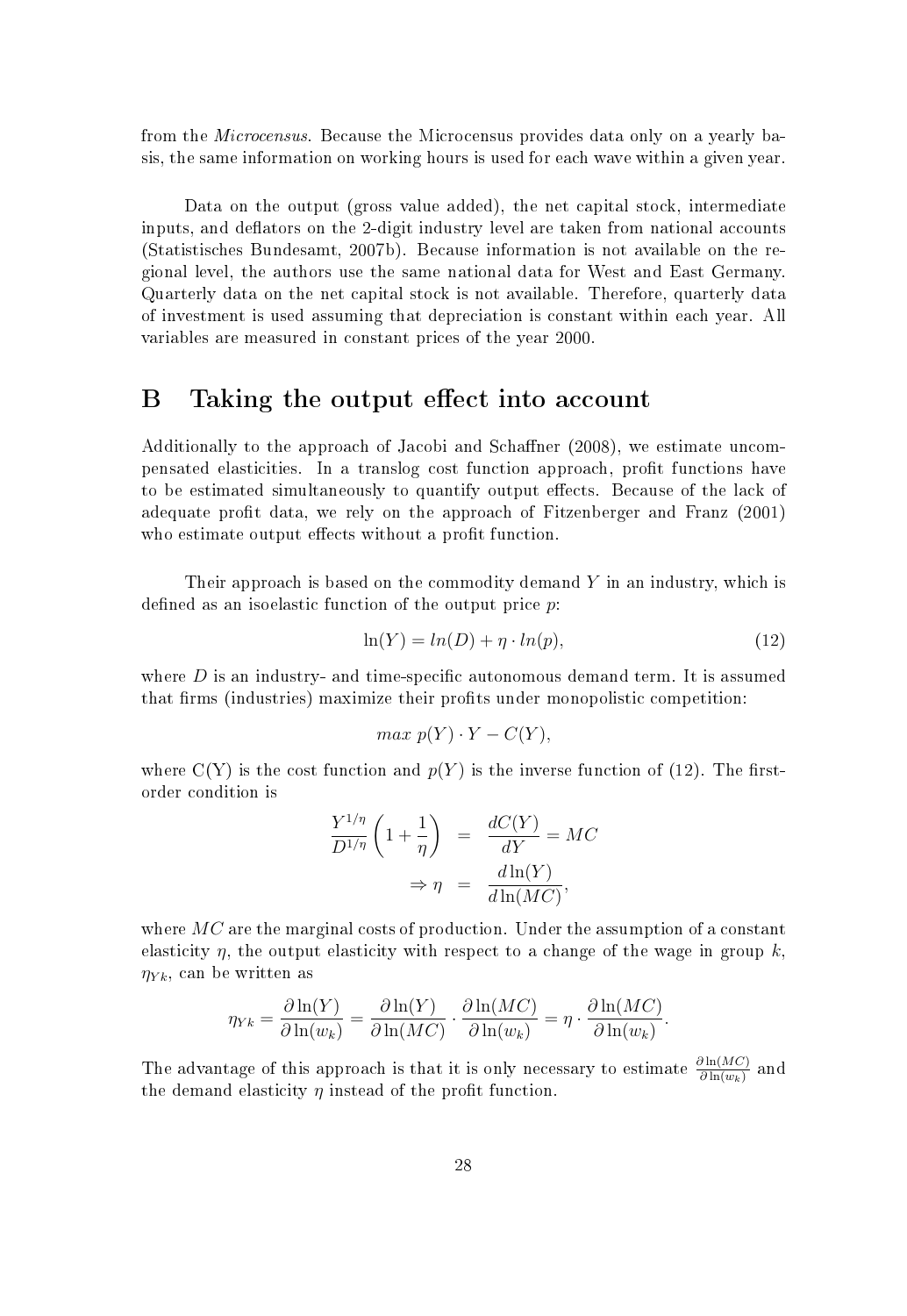The marginal costs  $MC$  are defined as

$$
MC = \sum_{i} w_i \frac{\partial L_i}{\partial Y}.
$$

To simplify, Fitzenberger and Franz (2001) assume that the labor demand elasticities  $\eta_{iY}$  are constant with respect to changes in the output. The marginal costs are given by

$$
MC = \sum_{i} \frac{w_i L_i}{Y} \eta_{iY}.
$$

The differentiation of the marginal costs with respect to the different wages  $w_i$  leads  $\rm{to}$ 

$$
\frac{\partial \ln(MC)}{\partial \ln(w_k)} = MC^{-1} \left( \sum_{i \neq k} \frac{w_i L_i}{Y} \eta_{iY} \eta_{ik} + \frac{w_k L_k}{Y} \eta_{kY} (1 + \eta_{kk}) \right)
$$

$$
= \frac{1}{\sum_{i} \frac{w_i L_i}{Y} \eta_{iY}} \left( \sum_{i \neq k} \frac{w_i L_i}{Y} \eta_{iY} \eta_{ik} + \frac{w_k L_k}{Y} \eta_{kY} (1 + \eta_{kk}) \right).
$$